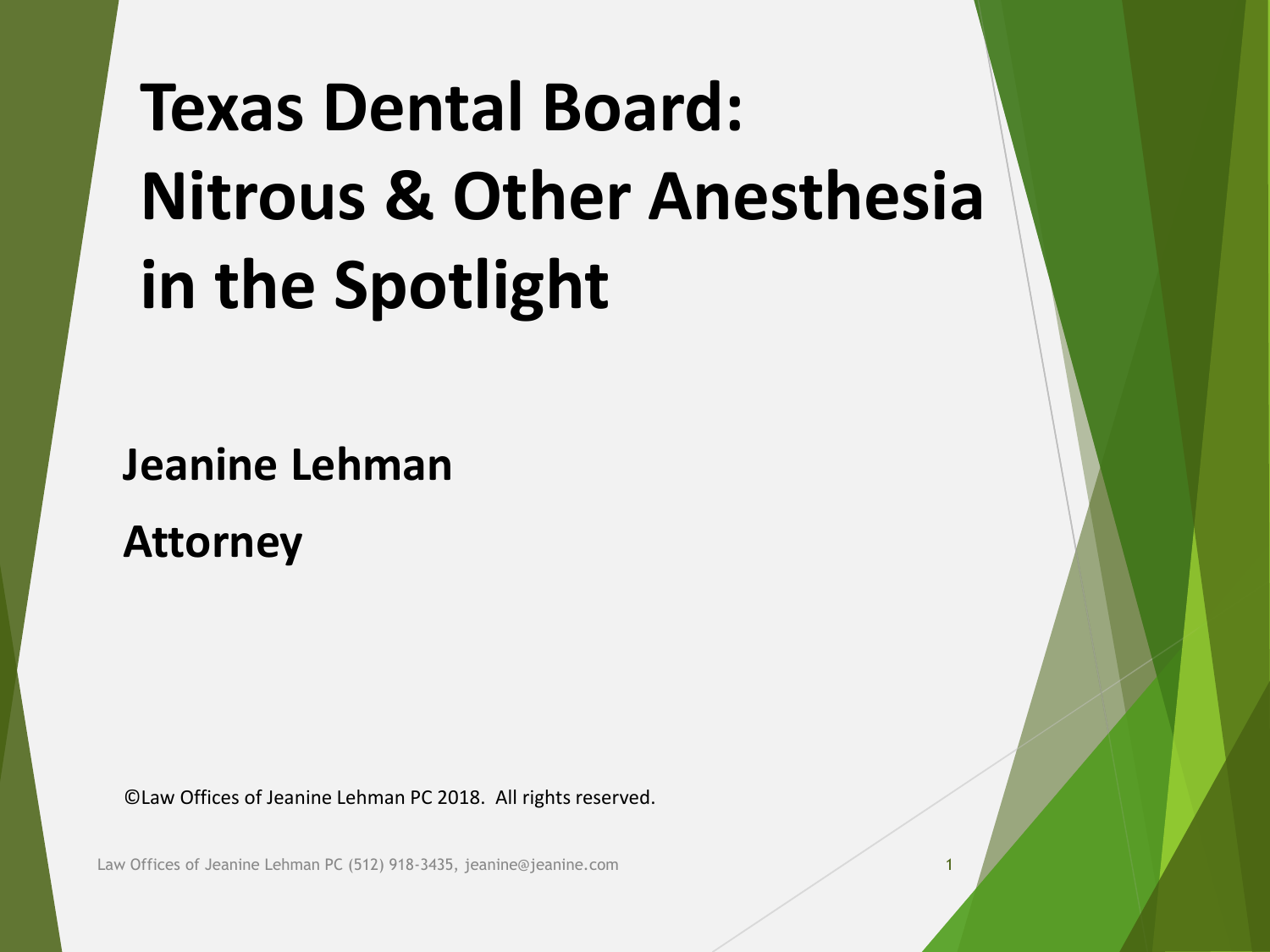# **DISCLOSURE**

The information in these slides and the presentation is general in nature and does not constitute legal advice. Recipients are advised to engage an attorney for legal advice and consultation applicable to their own situation.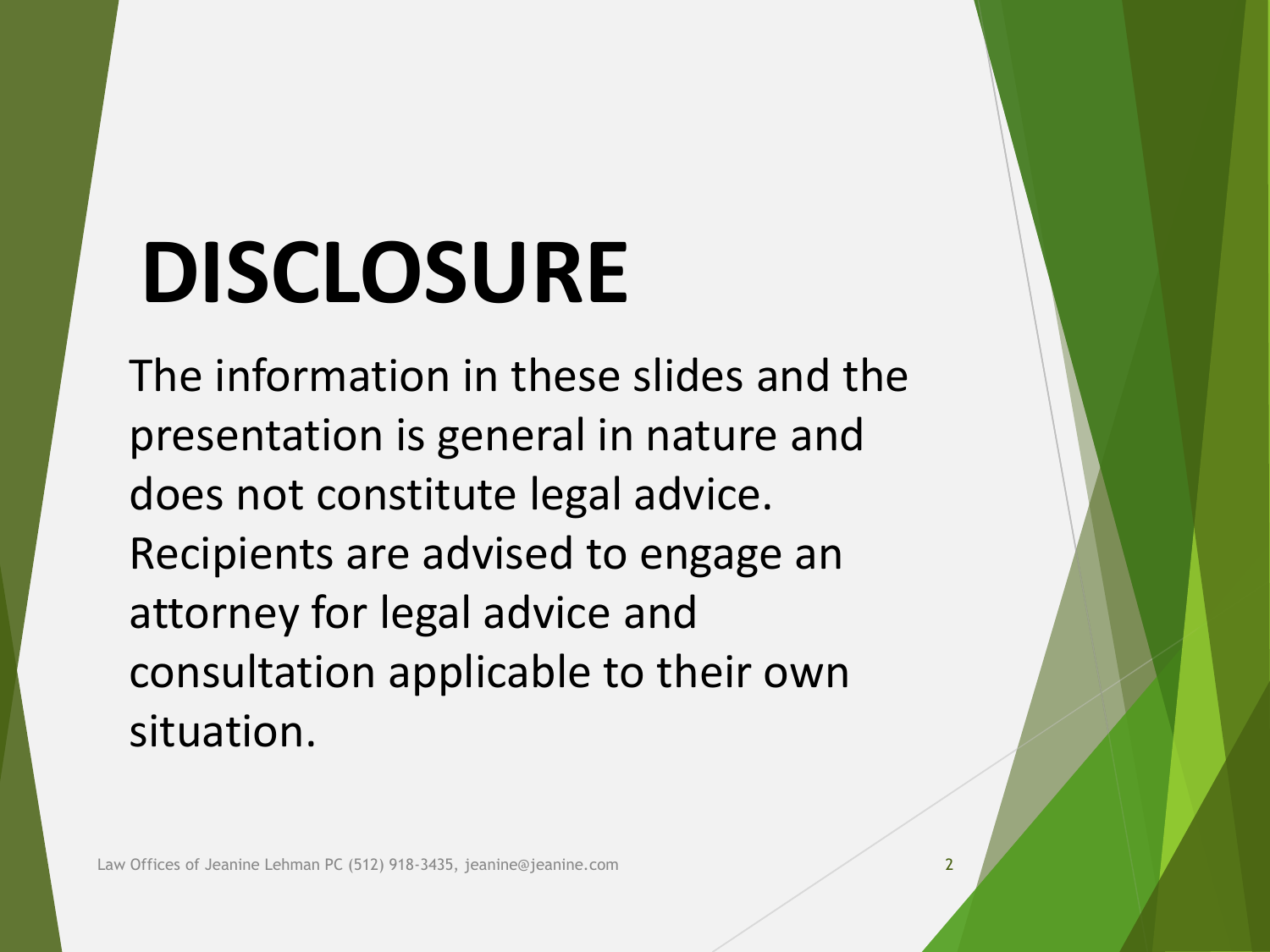## Save Websites

Jeanine Lehman, Dental Attorney Dental Legal Update:

## **www.jeanine.com**

## Texas State Board of Dental Examiners: **www.tsbde.texas.gov**

Law Offices of Jeanine Lehman PC (512) 918-3435, jeanine@jeanine.com 3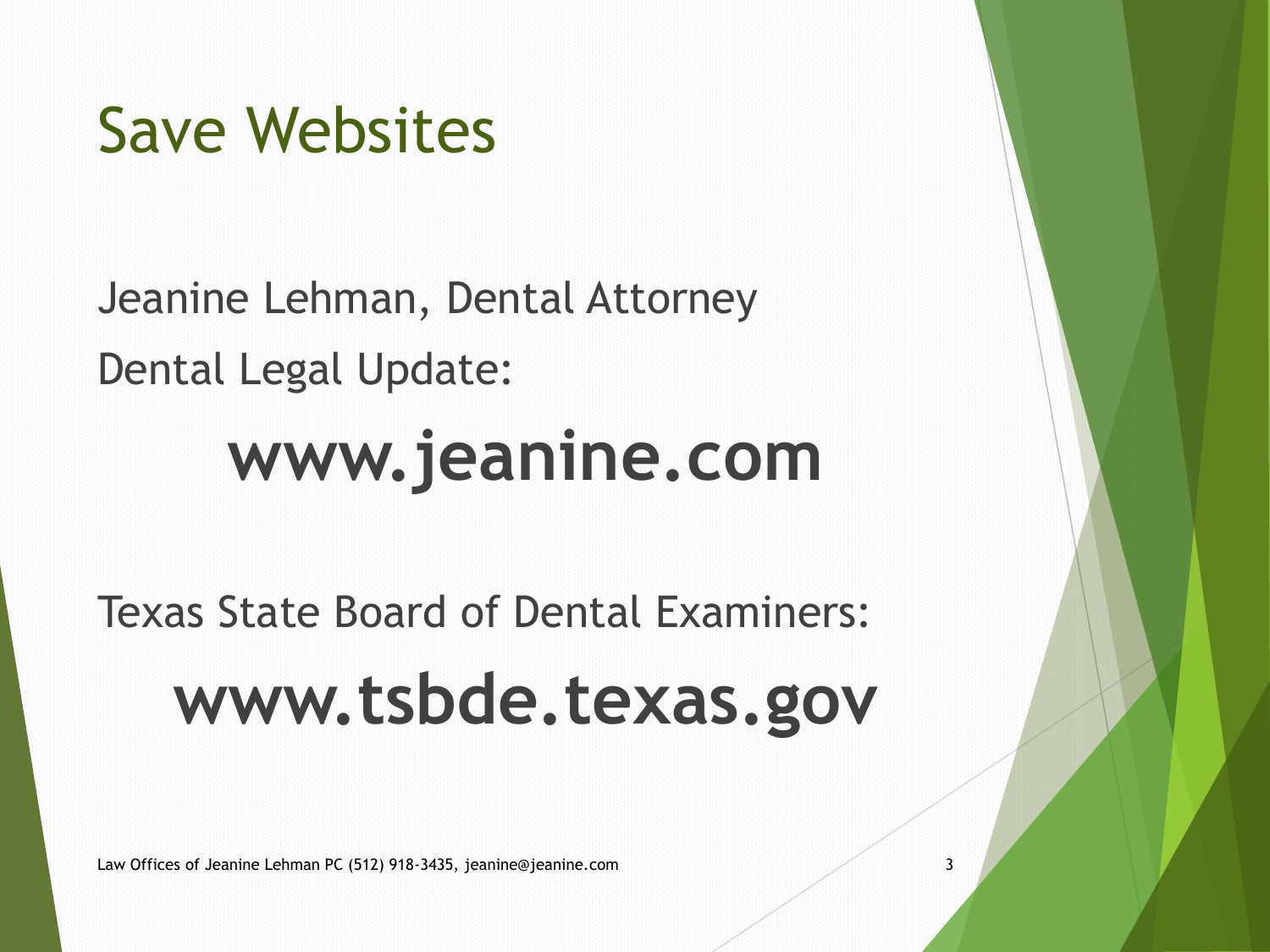#### Sunset Commission Report

"Dentist board members have pursued high profile rule packages that appear more motivated by business interests than demonstrated concern for public safety; all the while other emerging problems like regulating the administration of anesthesia went largely unaddressed." January 2017 Sunset Commission Report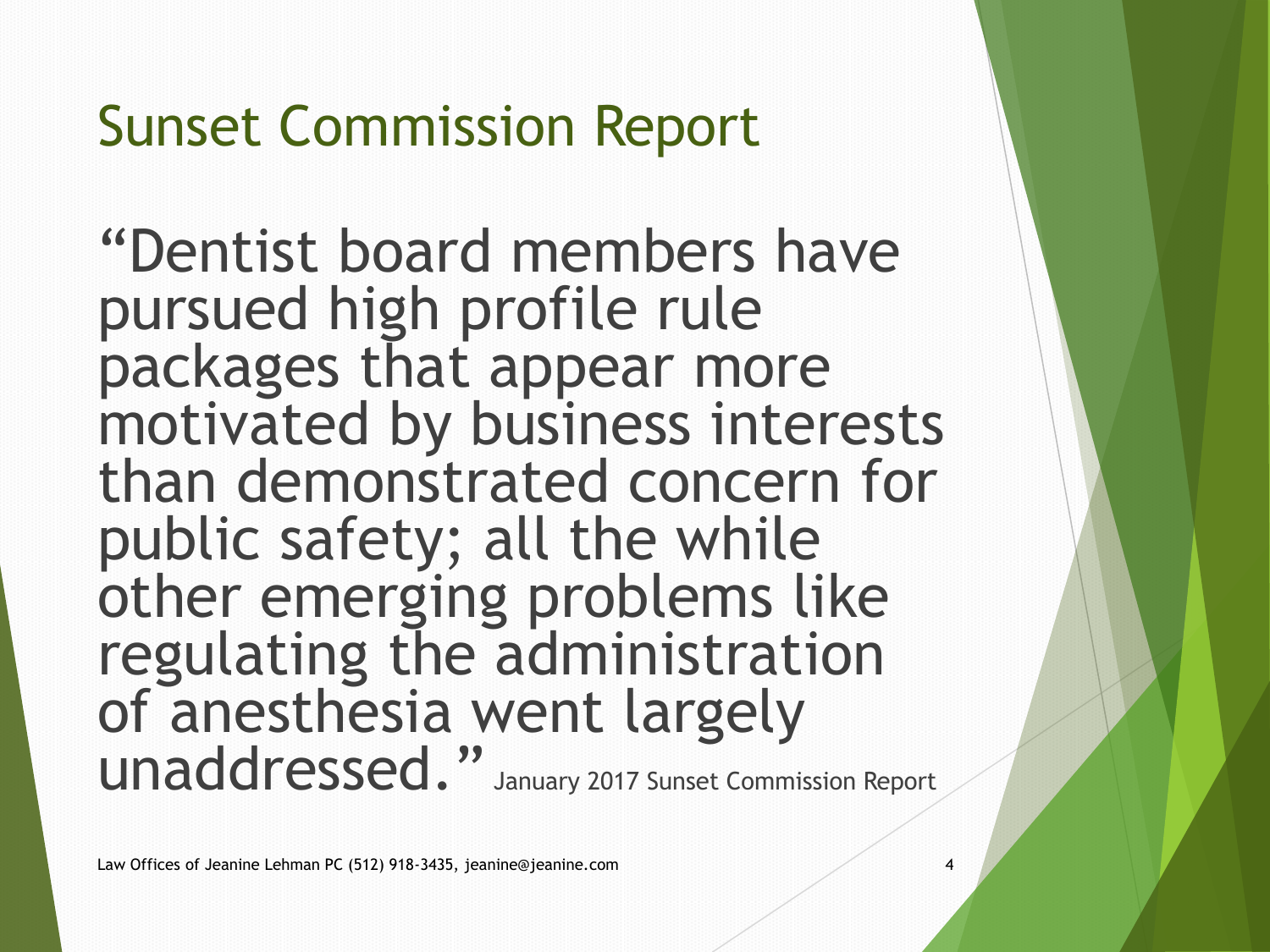#### Anesthesia – Major Board Focus

"Of the 100 anesthesia-related complaints compiled in the review, 41 involve a patient death during or shortly after a dental procedure involving anesthesia. Board reviewers ultimately determine that most of these deaths were unrelated to the supervising dentist performance, but at least 13 of the 41 death cases were found to include violations of the dental standard of care, including inappropriate preparation for or response to anesthesia-related emergencies."

Sunset staff's manual review of standard of care complaints to the Board from fiscal year 2011 to mid-fiscal year 2016.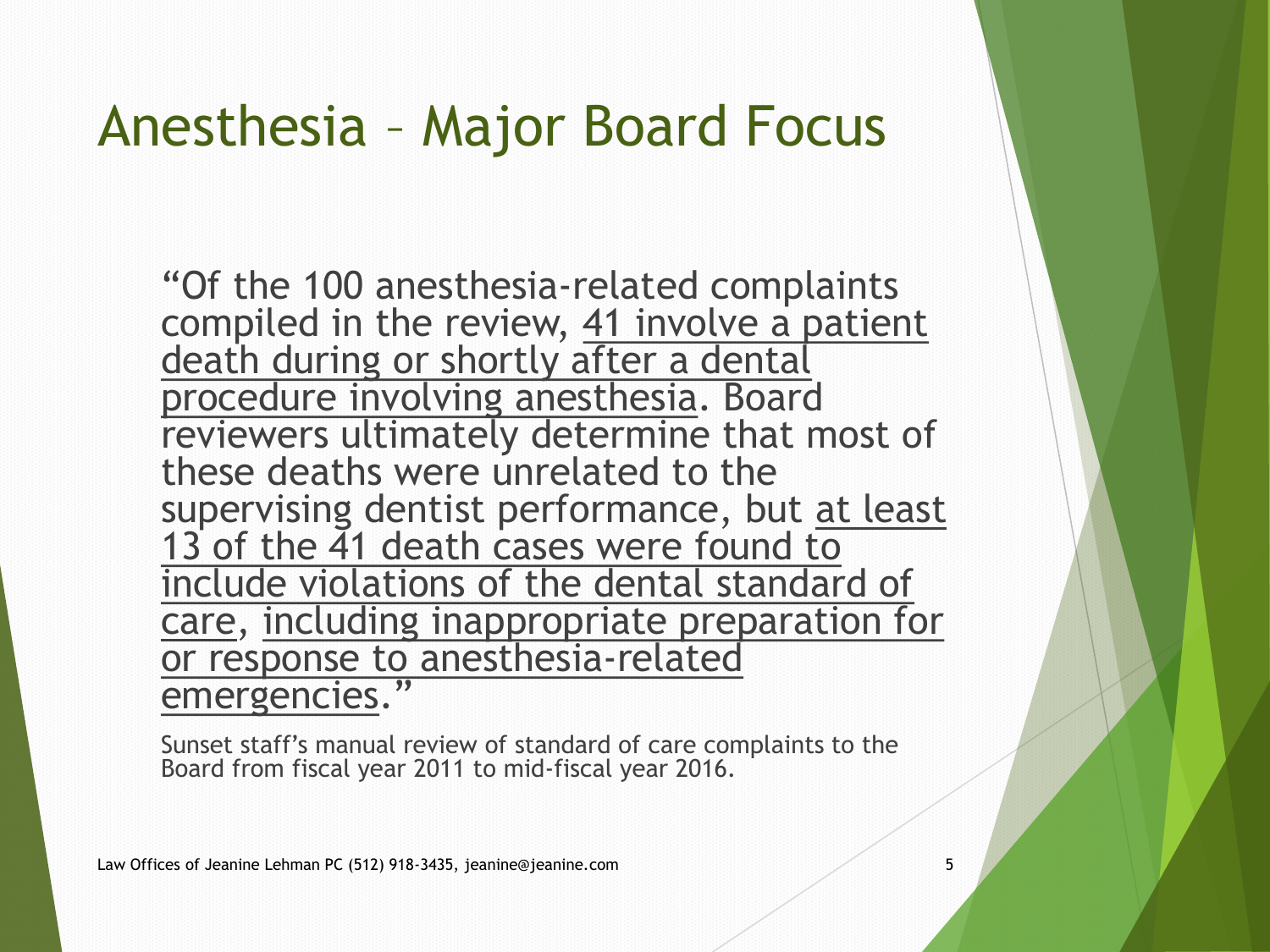### Sunset Law – Senate Bill 313 (1)

Major Overhaul of Anesthesia/Sedation

- ▶ Rulemaking Expanded scope
- All Forms of Anesthesia
- **Tiered Permits** 
	- (1) Nitrous oxide
	- (2) Level 1: minimal sedation
	- (3) Level 2: moderate sedation (enteral administration)
	- (4) Level 3: moderate sedation (parenteral administration)
	- (5) Level 4: deep sedation or general anesthesia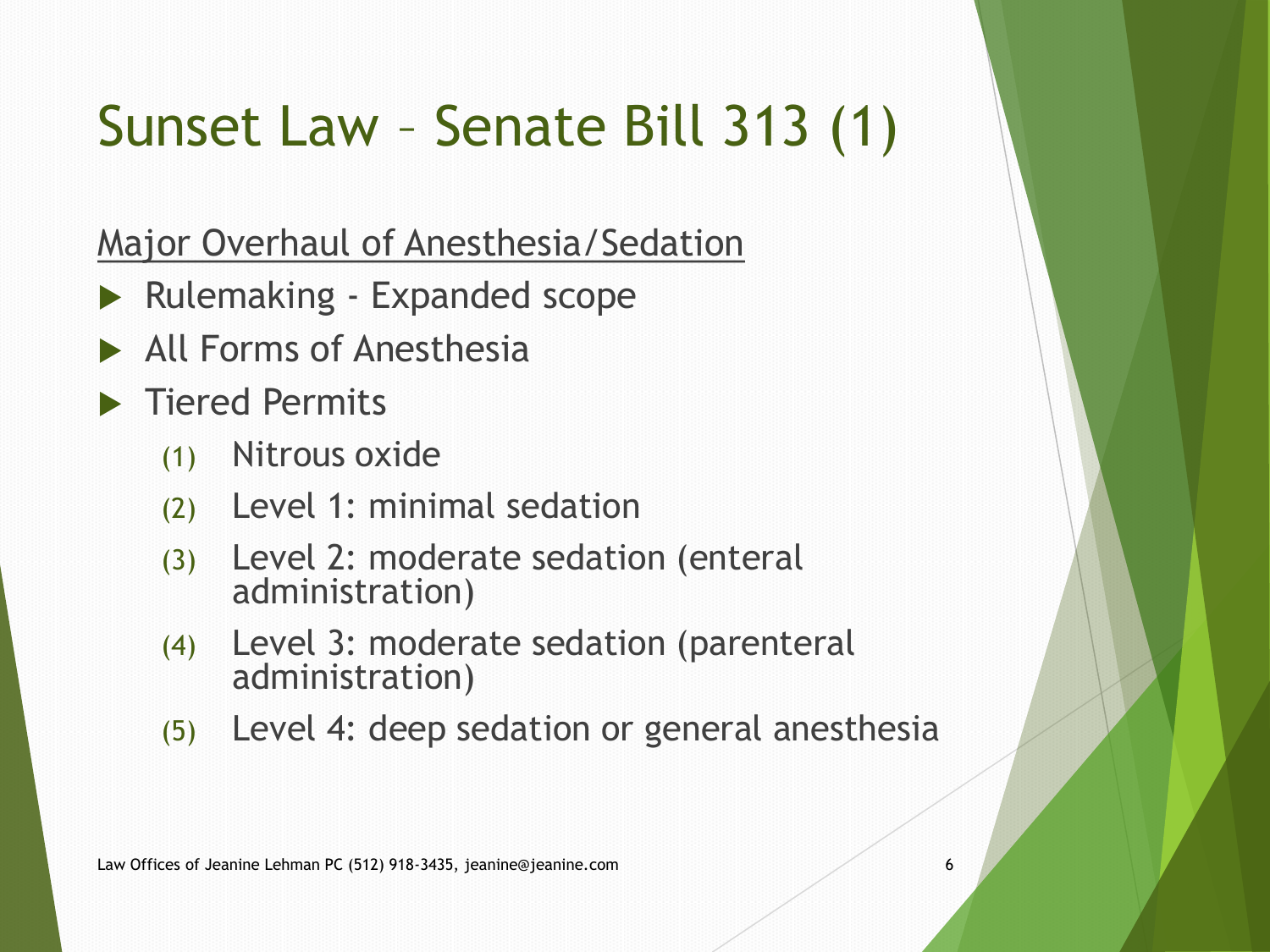### Sunset Law – Senate Bill 313 (2)

Education & Training for Level 2, 3 or 4 Permits:

- $\triangleright$  Pre-procedural patient evaluation, including the evaluation of a patient's airway and physical status as classified by the American Society of Anesthesiologists
- ▶ Continuous monitoring of a patient's level of sedation during the administration of anesthesia
- **Management of emergency situations**
- ▶ Examination Online Jurisprudence Exam for anesthesia permit holders – must be passed every 5 years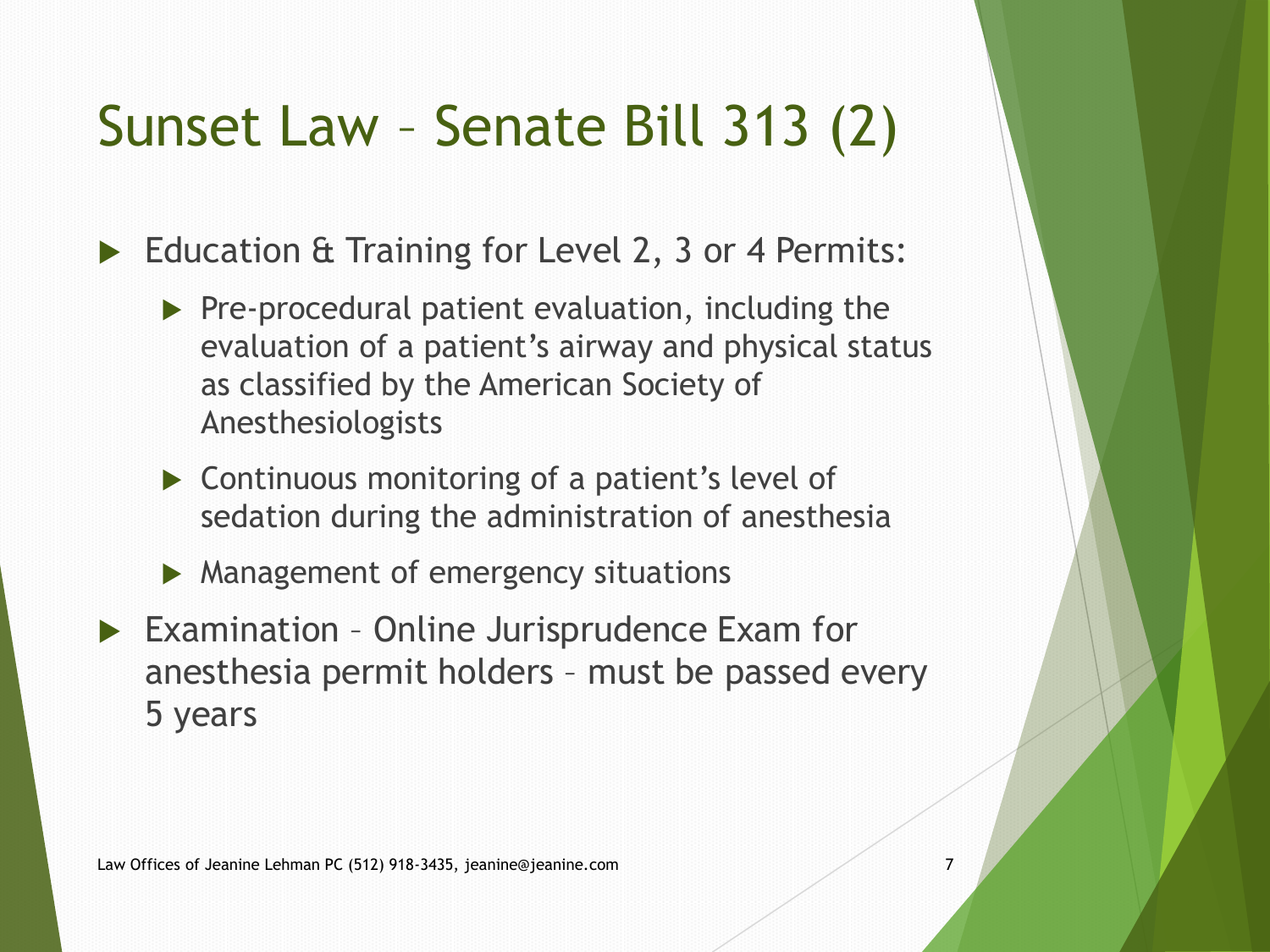### Sunset Law – Senate Bill 313 (3)

#### $\blacktriangleright$  Portability

- Statement on providing permitted anesthesia service in multiple locations on application for issuance or renewal of anesthesia permit
- ▶ Pediatric (under 13) & High Risk Patients
	- ▶ Level 2, 3 or 4 permit holders must (1) satisfy Board of having advanced didactic and clinical training and (2) obtain Board authorization to administer anesthesia to these patients

#### ▶ Capnography

▶ Capnography must be used during anesthesia at level 4 permit level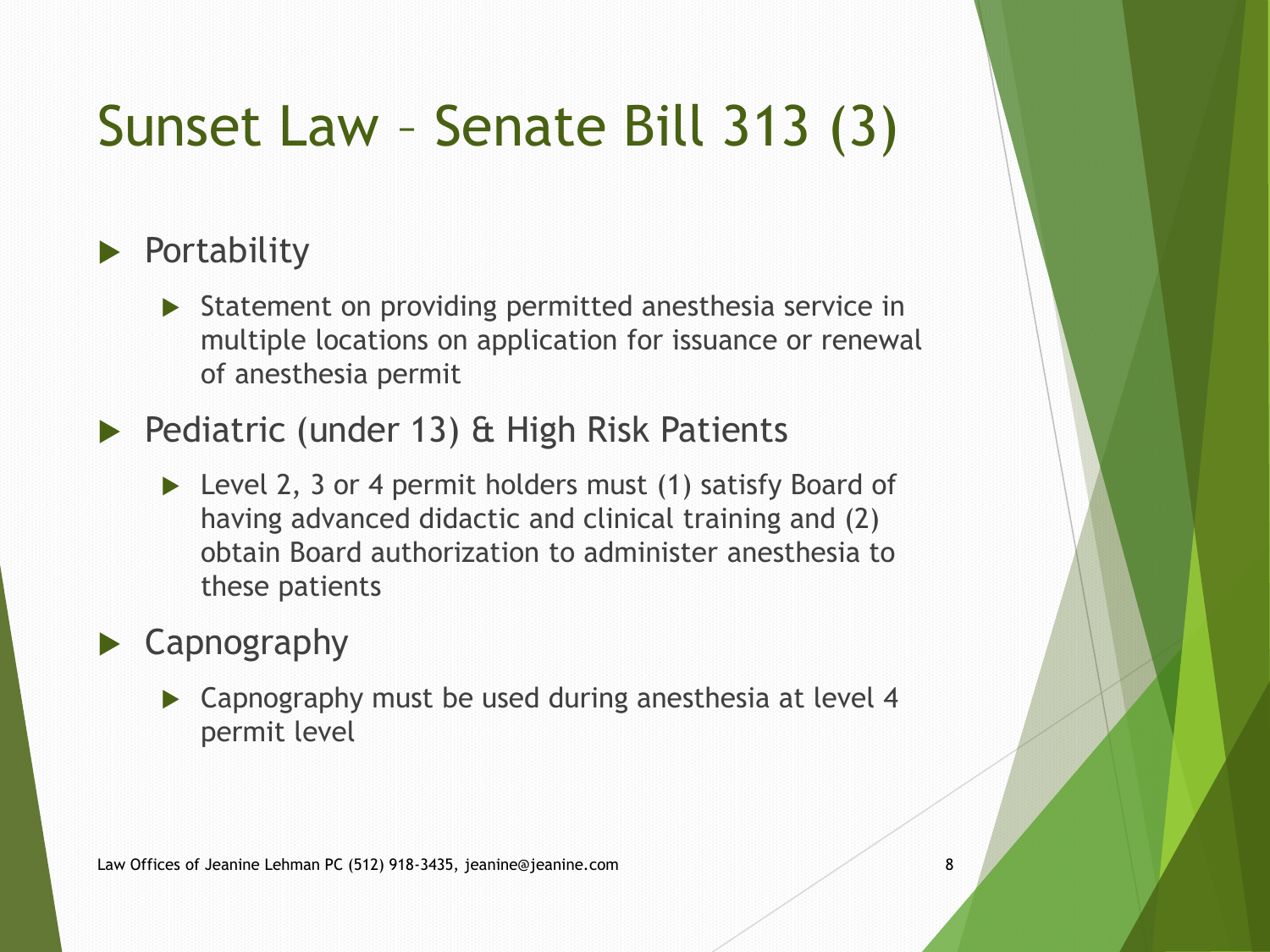#### Sunset Law – Senate Bill 313 (4)

#### **Minimum Emergency Preparedness Rules**

All Permit Holders – Emergency Preparedness Standards and Protocols - specific to the permit holder's practice setting, with a plan for management of medical emergencies in each practice setting

(1) Adequate & unexpired supply of drugs & anesthetic agents and automated external defibrillator

(2) Periodic inspections of equipment on Board required schedule

(3) Equipment readiness log maintained and available to Board

(4) Develop and annually update written policies, procedures, and training requirements, specific to the permit holder's equipment and drugs, for responding to emergency situations involving anesthesia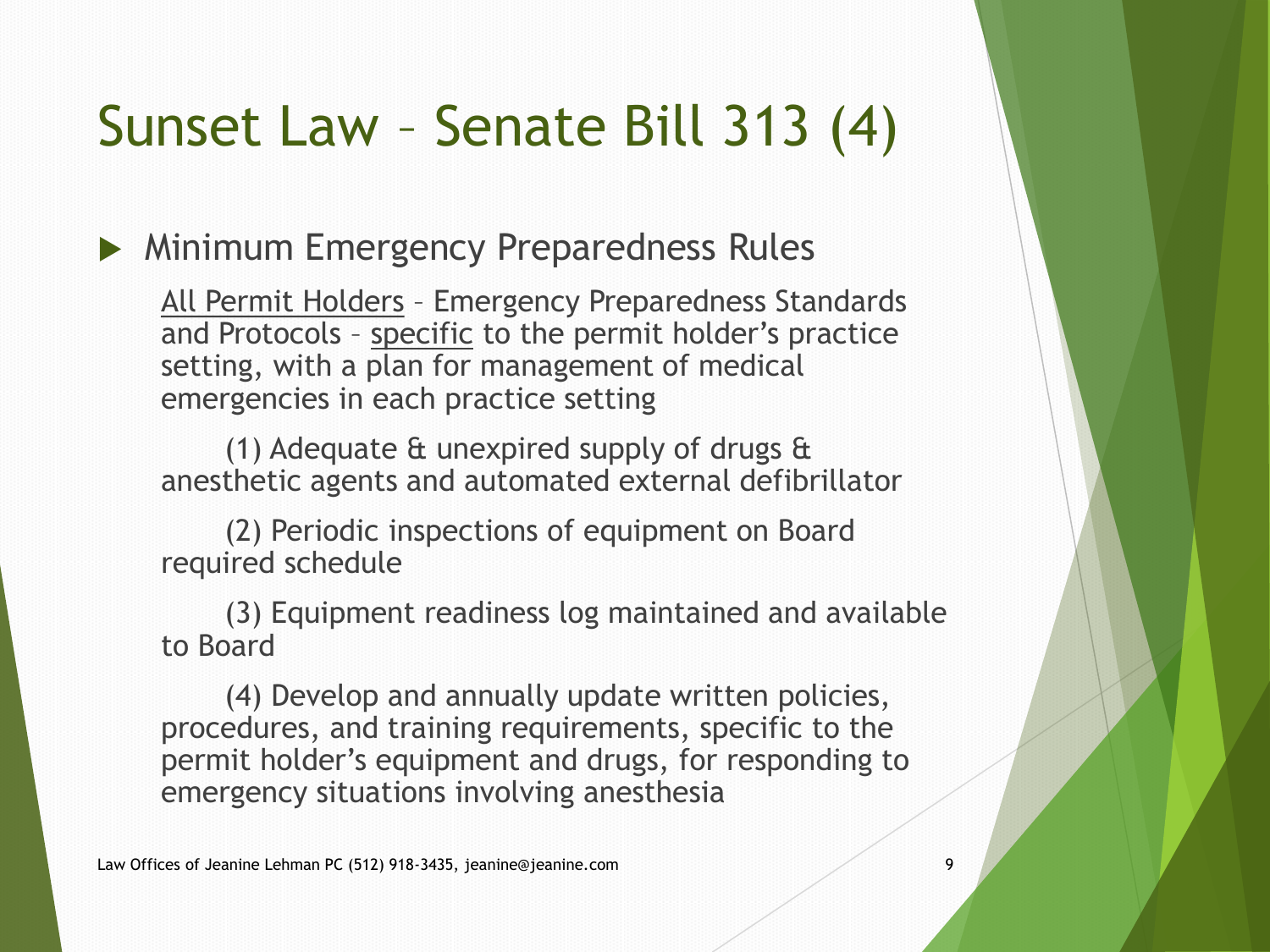### Sunset Law – Senate Bill 313 (5)

**Minimum Emergency Preparedness Rules** 

Level 2, 3 and 4 - Additional Requirements for Policies/Procedures

(1) advanced cardiac life support rescue protocols

(2) advanced airway management techniques

(3) if the permit holder is authorized to administer anesthesia to pediatric patients, pediatric advanced life support rescue protocols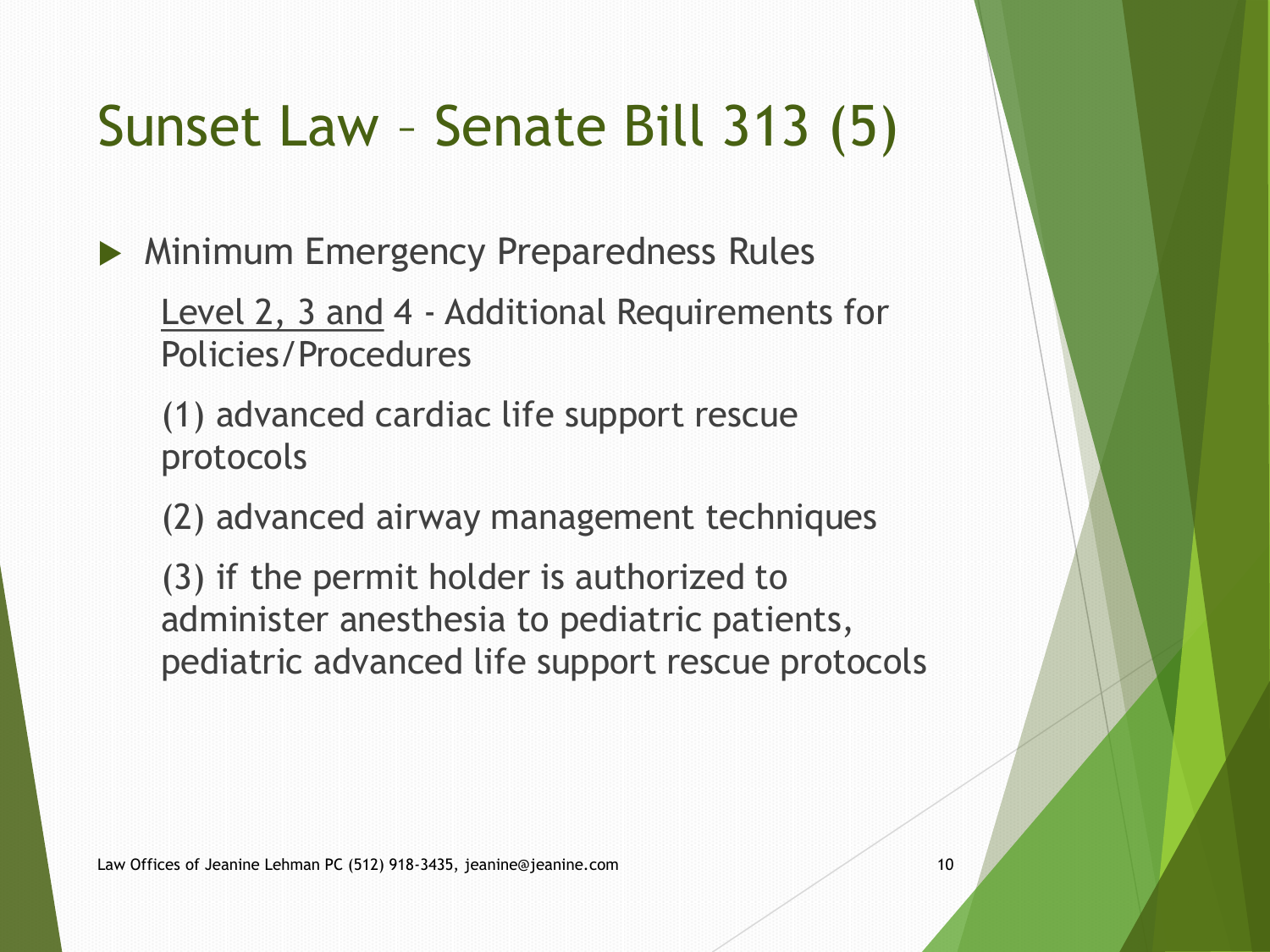### Sunset Law – Senate Bill 313 (6)

#### **Inspections Required**

- $\triangleright$  May include inspections of an office site, equipment, a facility, and any document of the dentist
- $\triangleright$  Board may evaluate dentist competency in the administration of anesthesia
- $\triangleright$  No notice is required
- ▶ Board is required by rule to adopt a risk-based inspection policy for conducting inspections. To take into account previous disciplinary action taken against a permit holder for an anesthesia-related violation.
- ▶ Dentists holding level 2, 3 or 4 must be inspected no later than one year after date permit is initially issued.
- Except if level 2, 3 or 4 permit issued prior to 9/1/2017, Board must inspect no later than 9/1/2022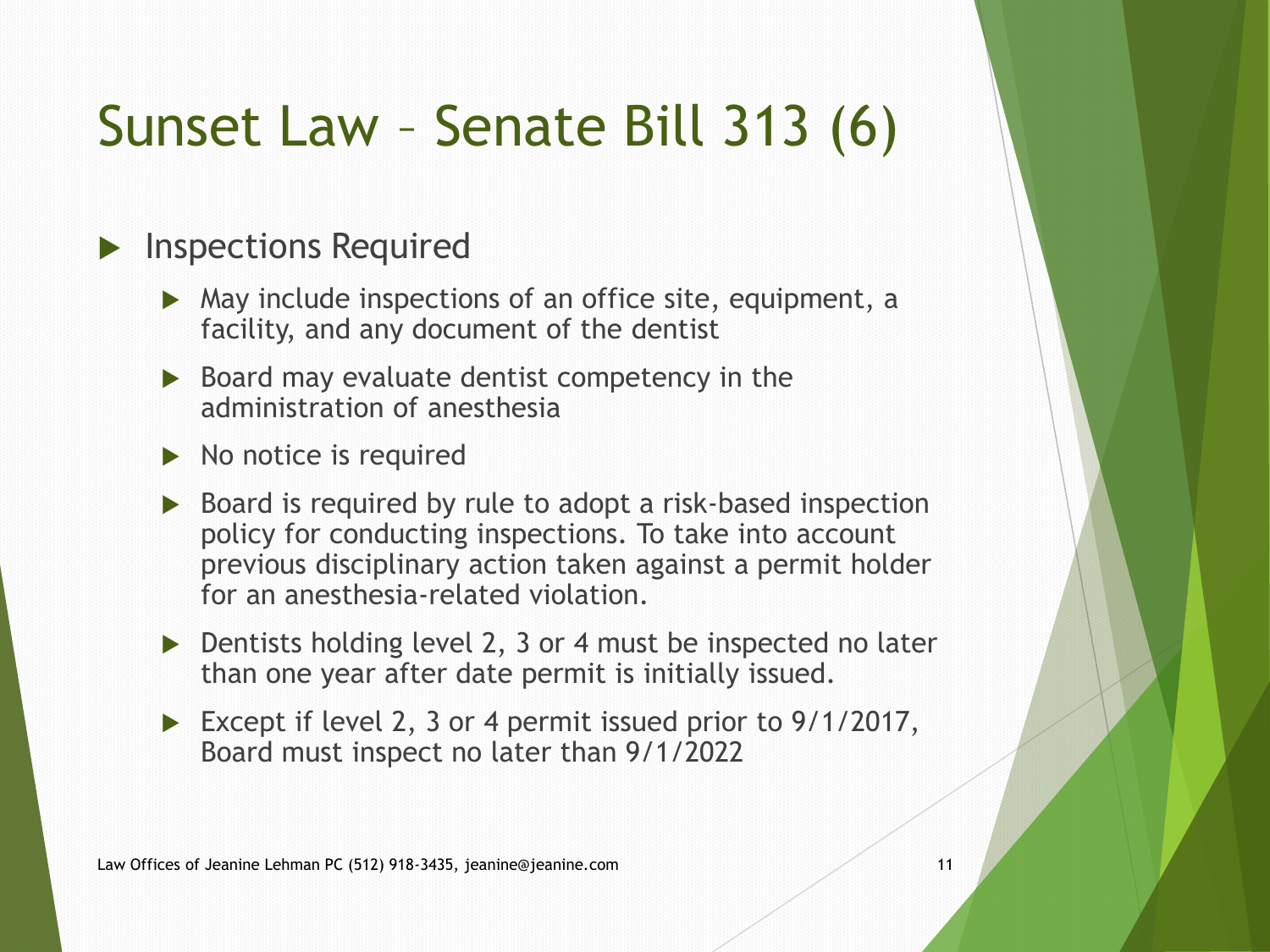### Sunset Law – Senate Bill 313 (7)

#### **Advisory Committee on Dental Anesthesia.**

Board appointed six-person committee to analyze and report to Board by 11/30 annually on data and trends concerning anesthesia-related deaths and incidents. Members must include:

- ▶ general dentist
- ▶ dentist anesthesiologist
- oral and maxillofacial surgeon
- pediatric dentist
- physician anesthesiologist
- periodontist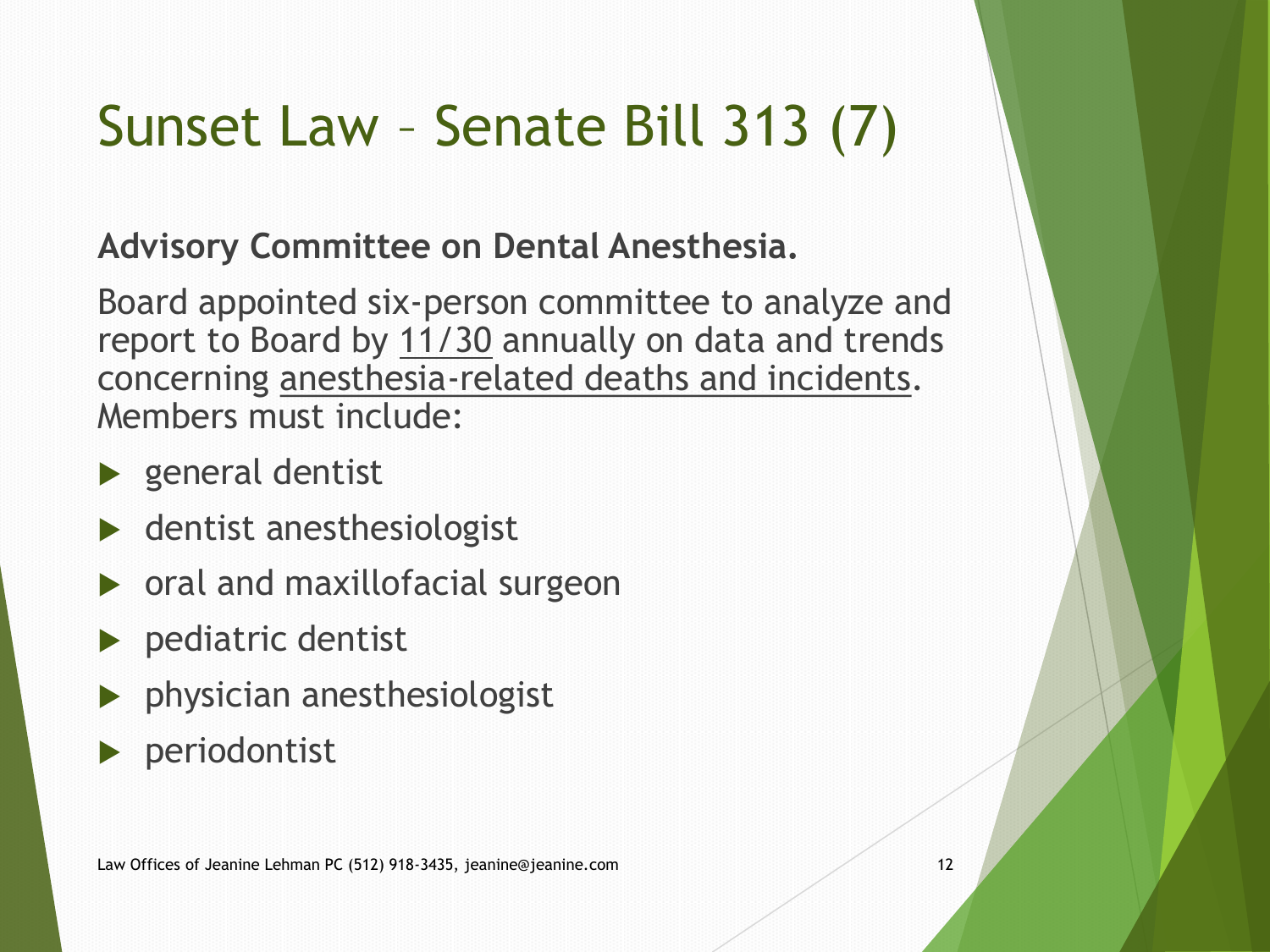Anesthesia – Adopted Rules (1) Emergency Preparedness. New Rule 108.15 requires dentists to maintain and annually update written policies and procedures for responding to emergency situations.

Effective 12/25/2016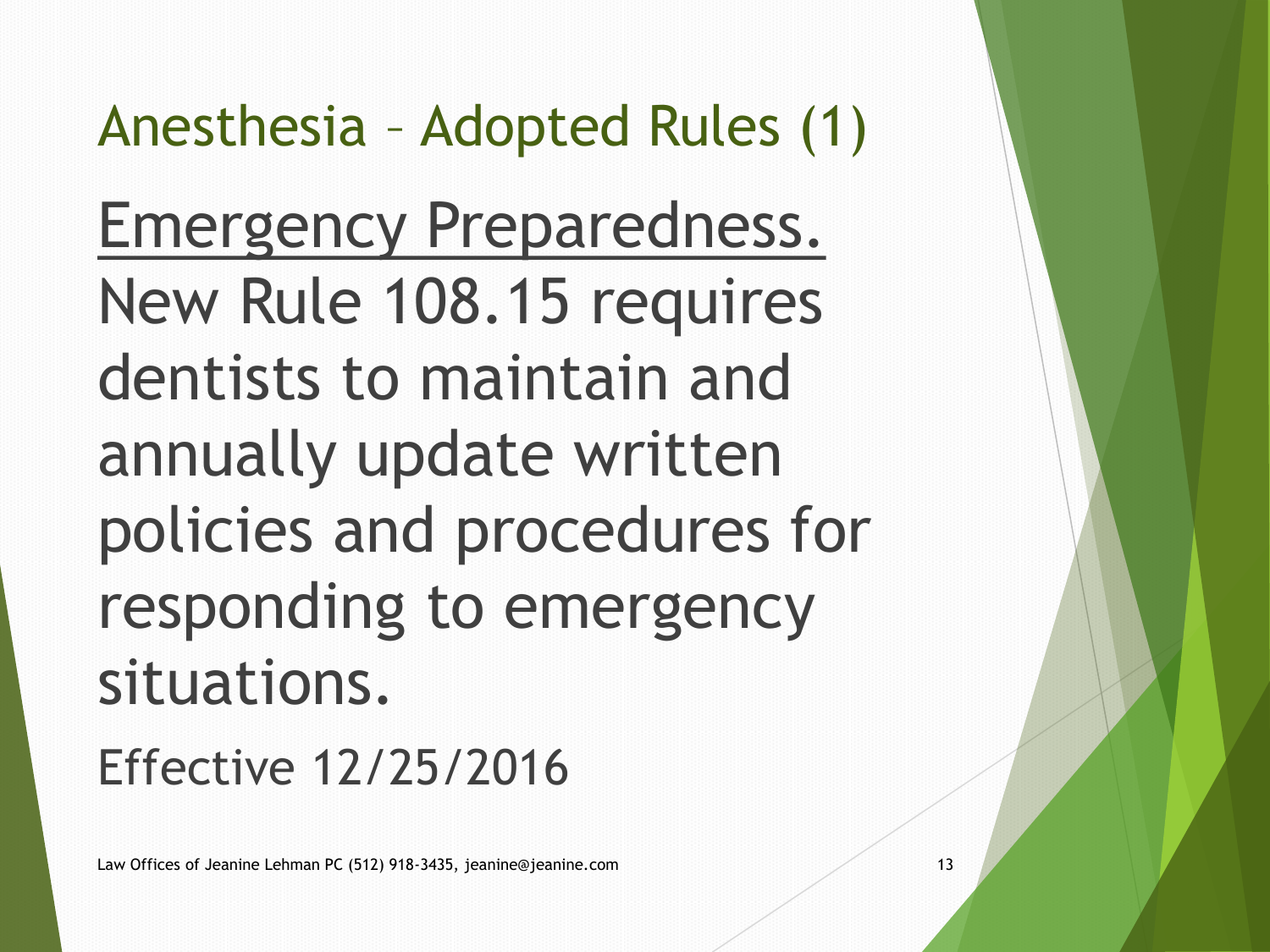### Anesthesia – Adopted Rules (2)

#### Additional Continuing Education Requirement.

New Rule 111.1 requires each dentist, who is permitted by the Drug Enforcement Agency to prescribe controlled substances, to complete at least two hours of continuing education in the abuse and misuse of controlled substances, opioid prescription practices and/or pharmacology, every three years. This continuing education may be used to fulfill the annual licensure renewal continuing education requirements.

Effective 12/25/2016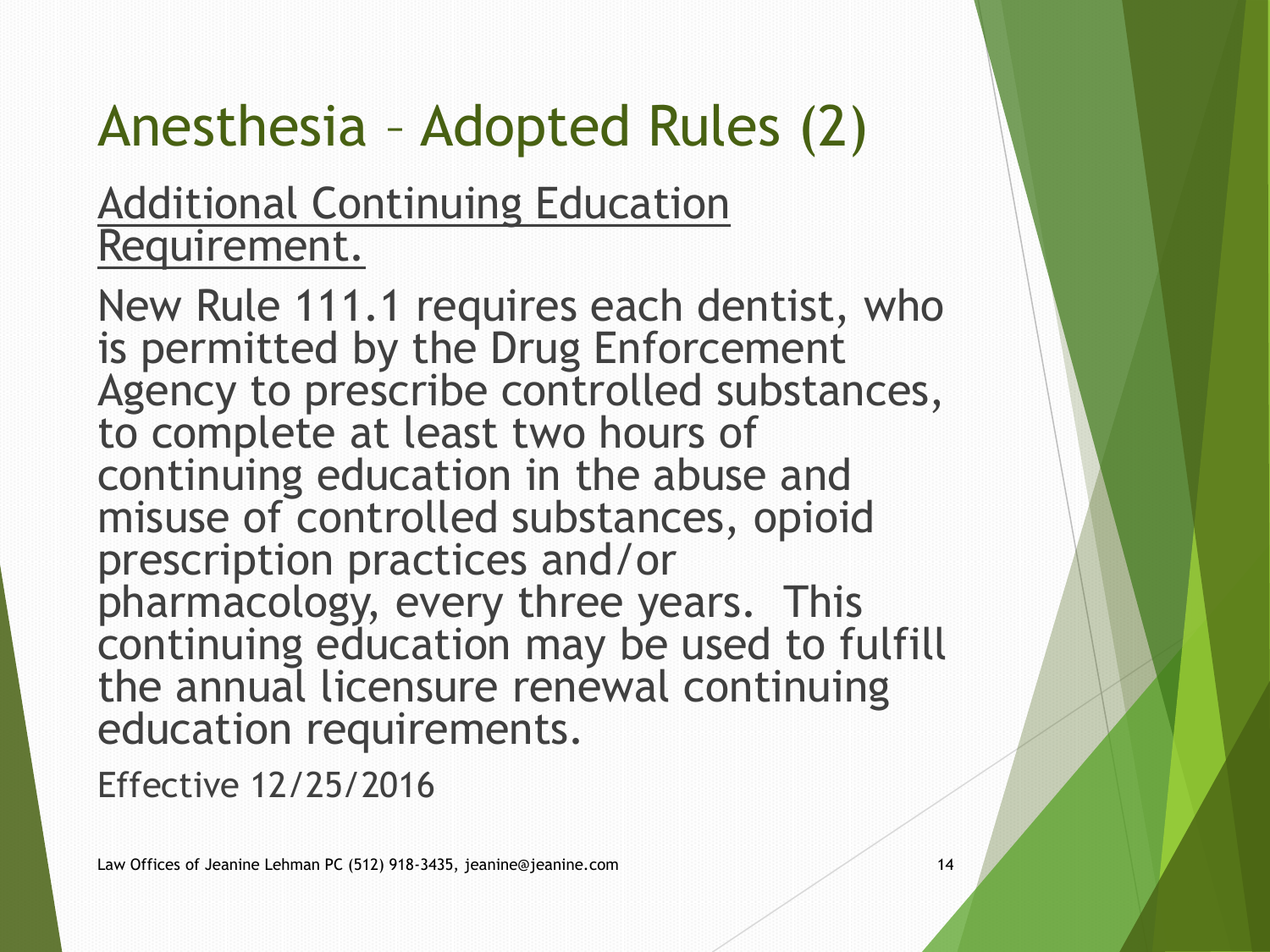### Anesthesia – Adopted Rules (3)

Self-query of Prescription Monitoring Program.

New Rule 111.2 requires each dentist, who is permitted by the DEA to prescribe controlled substances, to annually conduct at least one self-query regarding the issuance of controlled substances through the Prescription Monitoring Program of the Texas State Board of Pharmacy.

Effective 12/25/2016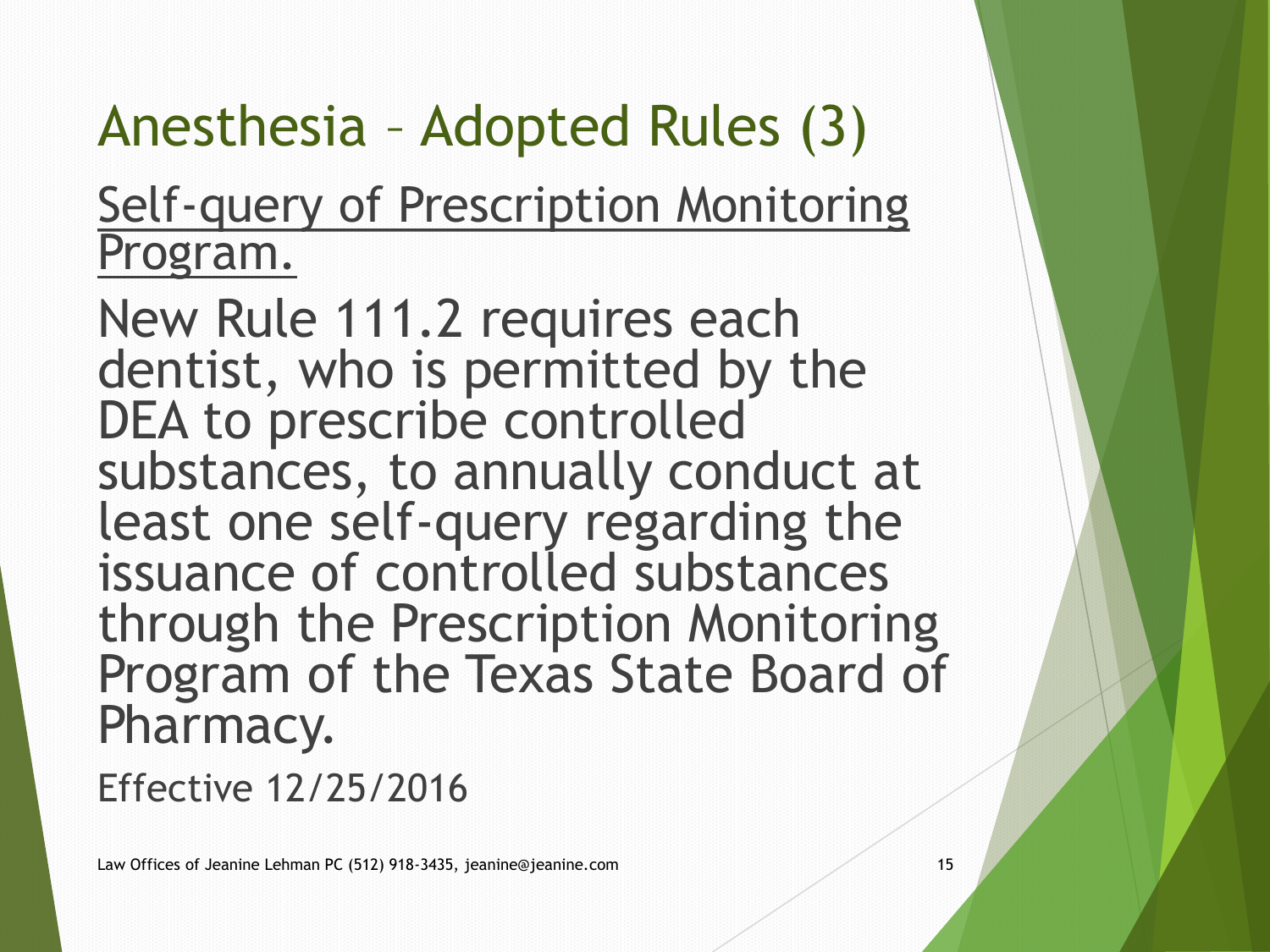### Anesthesia – Proposed Rules (1)

Portability.

Rule 110.7

Eliminates need for portability permit.

- **Instead, portability is stated on** application for issuance or renewal of sedation/anesthesia permit.
- ▶ After strong opposition from dental community, Board expected to drop proposed requirement to list address of every location at which dentist would provide portable sedation/anesthesia.

Proposed 2/23/2018 at Board Meeting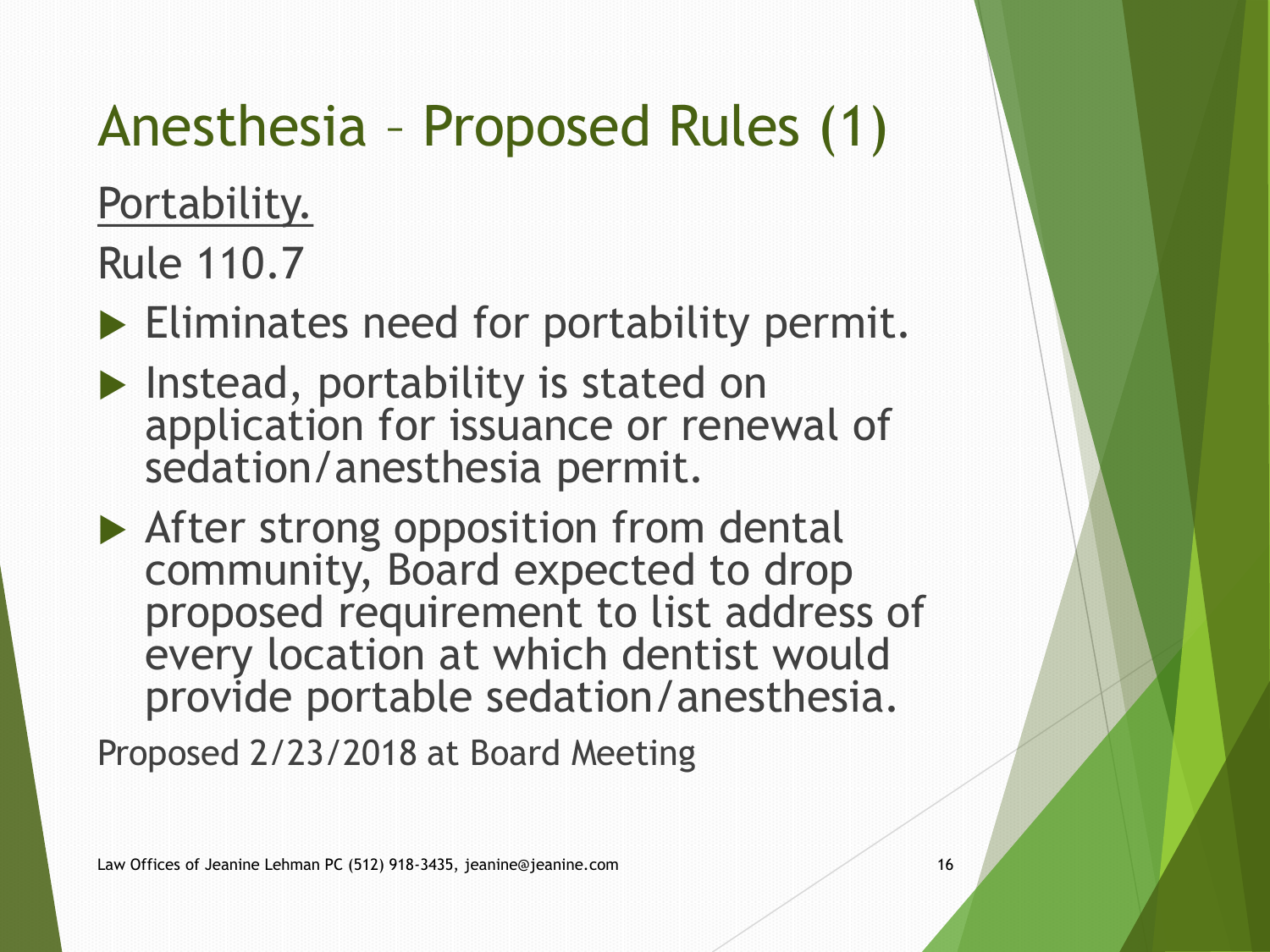### Anesthesia – Proposed Rules (2)

▶ 110.13 Pre-Operative Sedation/Anesthesia Checklist

- ▶ 110.14 Emergency Preparedness Policies and Procedures
- ▶ 110.15 Prevention of Sedation/Anesthesia Emergencies

#### Proposed 2/2/2018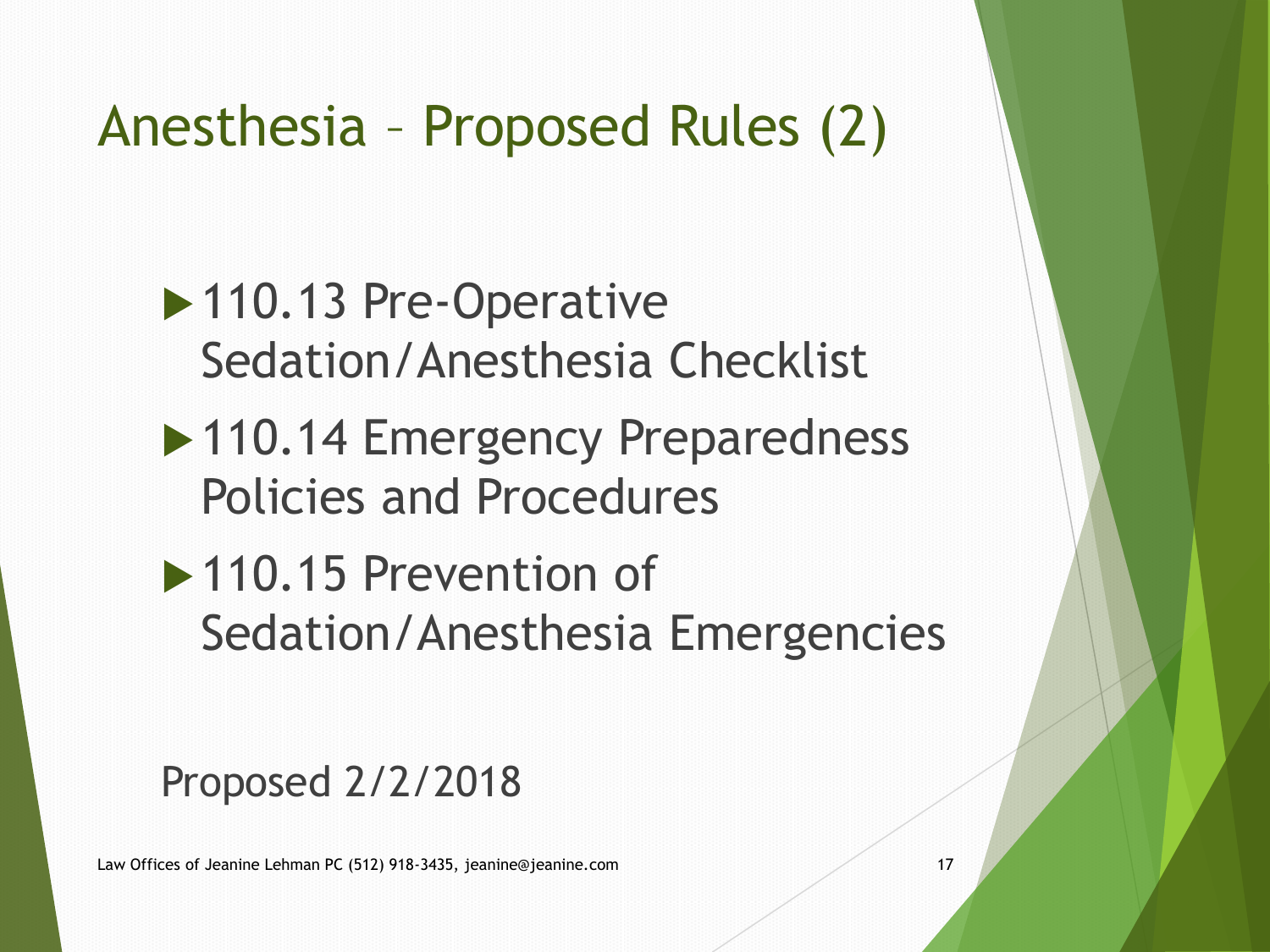### Anesthesia – Proposed Rules or Rules Being Written

- New Rules
	- ▶ 110.16 Sedation/Anesthesia of High-Risk Patients
	- ▶ 110.17 Sedation/Anesthesia of Pediatric Patients (under age 13)
	- ▶ 110. 18 Sedation/Anesthesia Inspections
- ▶ Amendments to Rules 110.1 110.9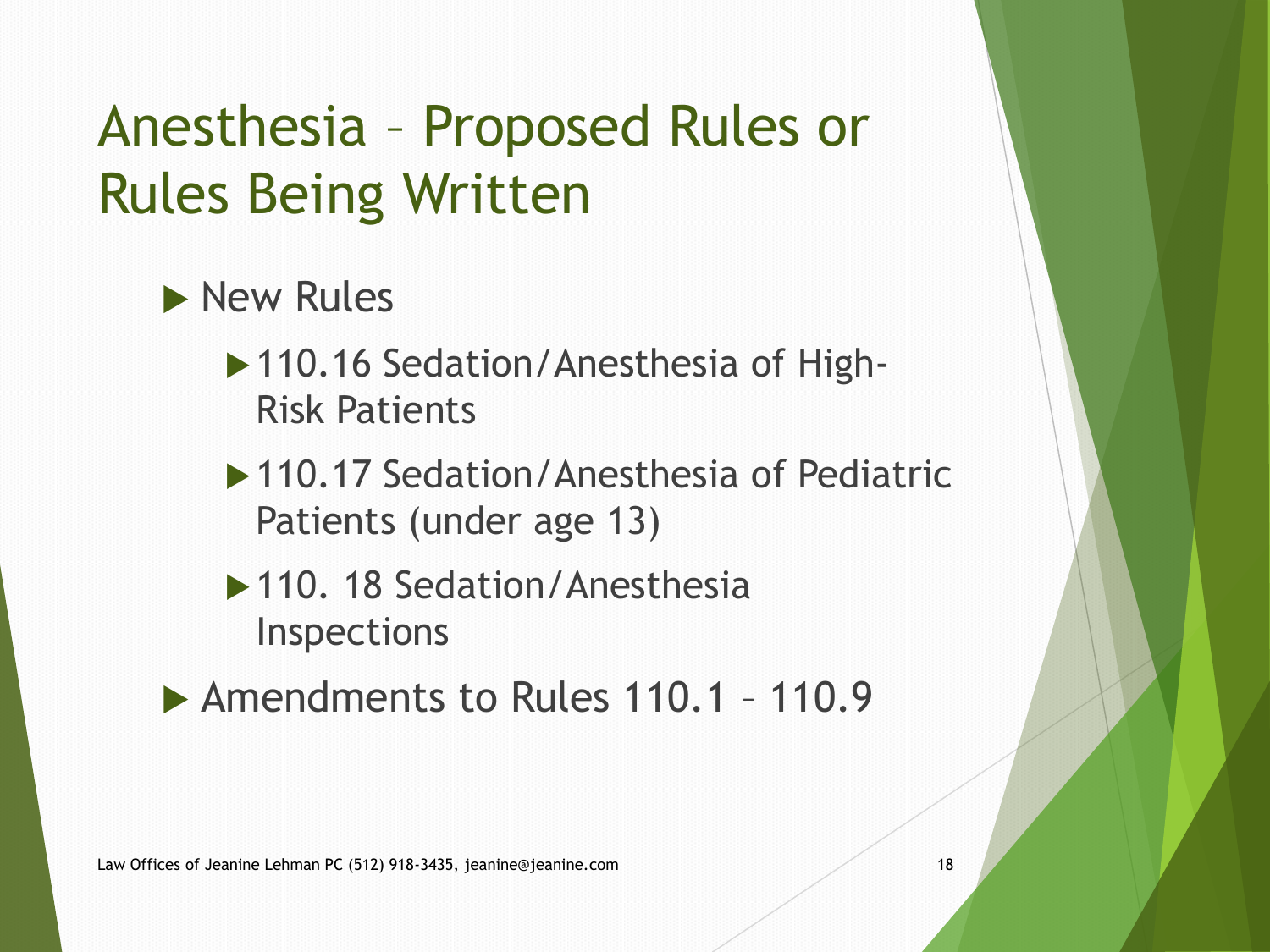Preoperative Sedation/Anesthesia Checklist Proposed Rule 110.13

- Applies to Nitrous Oxide and Levels 1, 2, 3, 4 Sedation/Anesthesia
- ▶ Separate Document in Patient Record titled "Preoperative Sedation/ Anesthesia Checklist" created by
	- dentist administering sedation/ anesthesia or
	- ▶ other delegated provider allowed to administer sedation/anesthesia under provisions of Section 258.001(4) of Dental Practice Act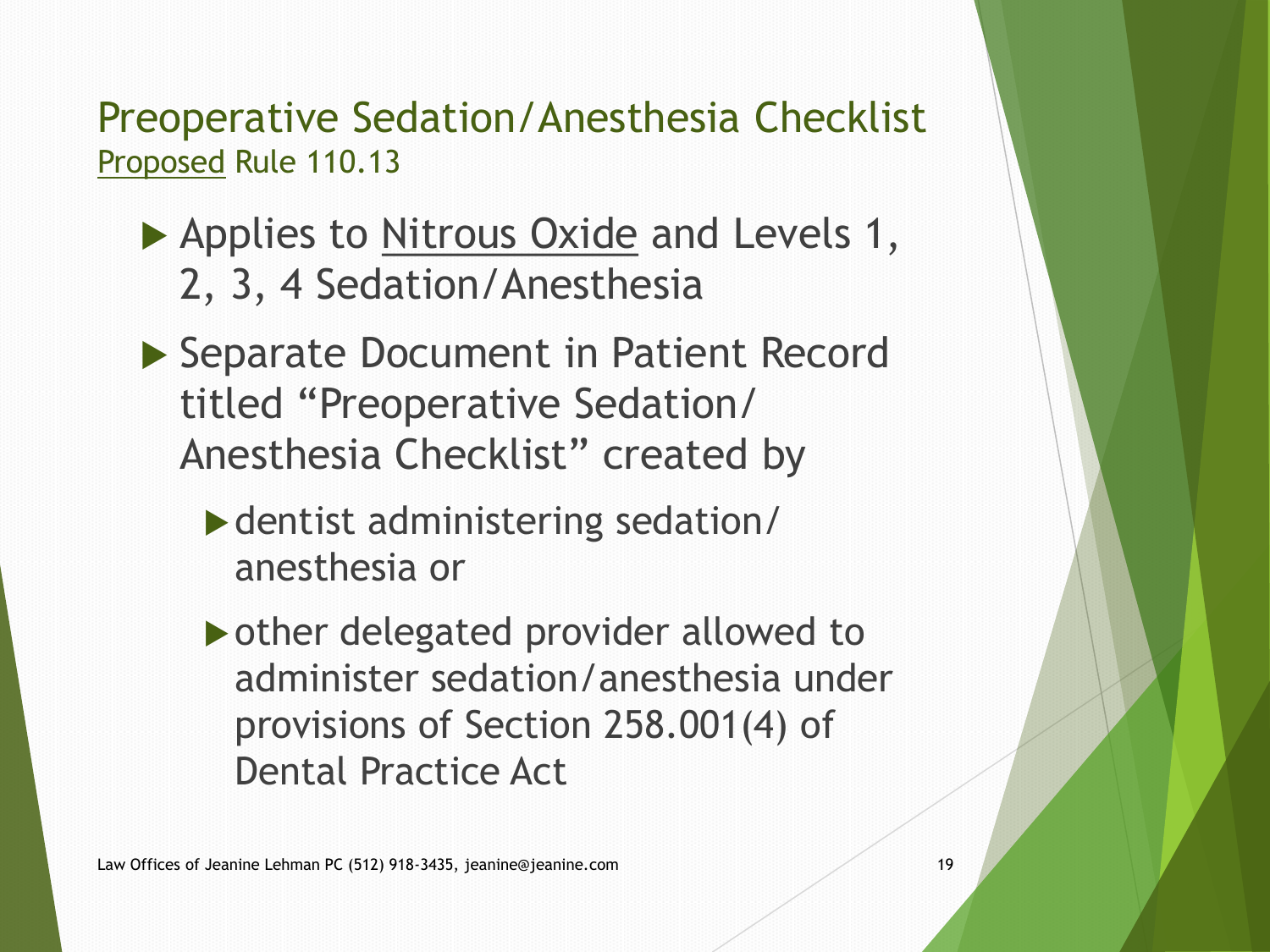#### Preoperative Sedation/Anesthesia Checklist (2) Proposed Rule 110.13

Checklist must include for each level of sedation/anesthesia (including Nitrous) documentation of:

#### (1) Medical history including

- $\blacktriangleright$  review of patient medical history,
- $\blacktriangleright$  review of patient allergies,
- $\triangleright$  review of patient surgical and/or anesthesia history,
- $\blacktriangleright$  review of family surgical and/or anesthesia history, and
- $\blacktriangleright$  review of patient medications and any modifications

(2) Confirmation that written and verbal preoperative and postoperative instructions were delivered to patient, parent, legal guardian, or caregiver

(3) Medical consults, as needed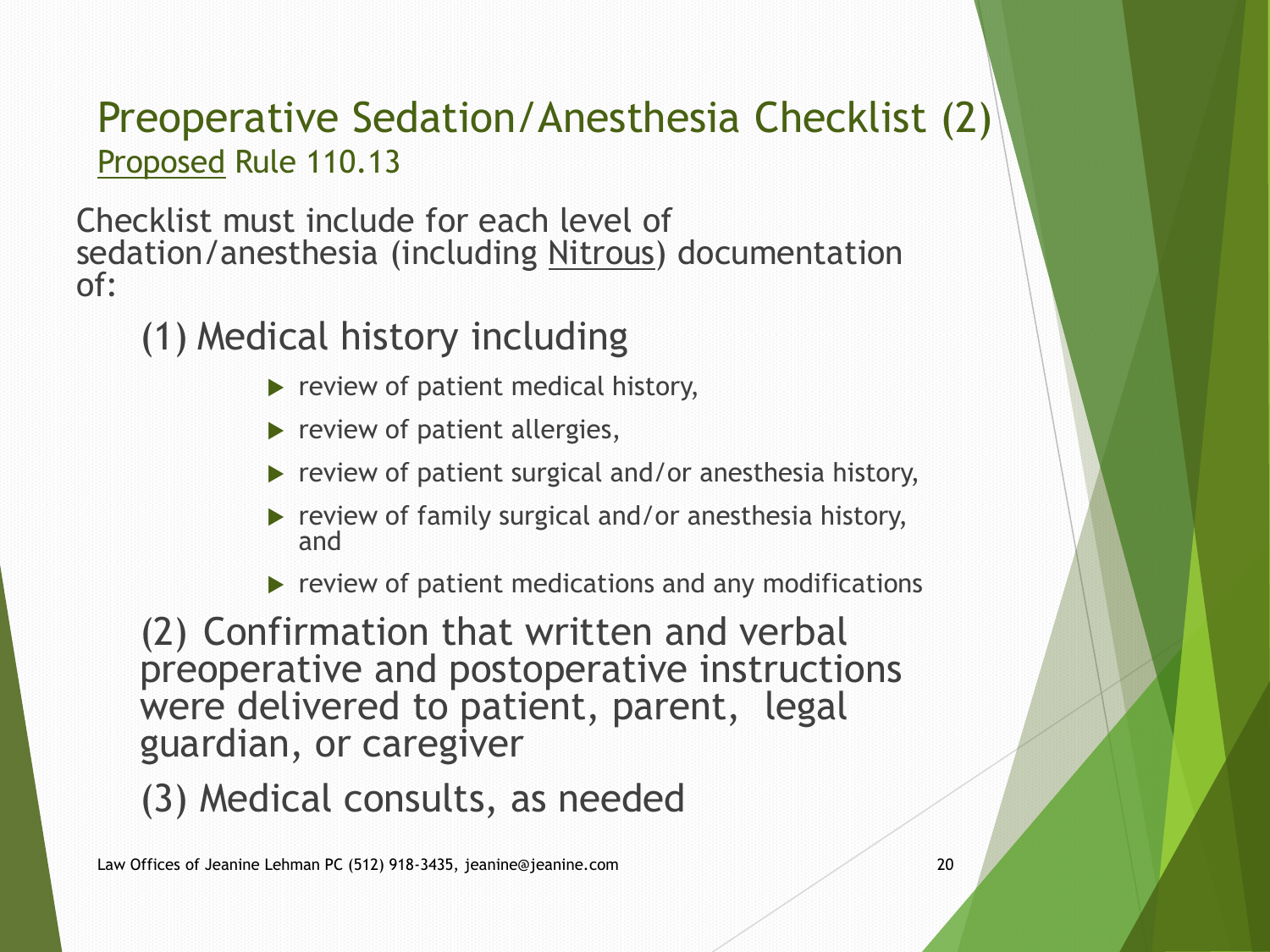#### Preoperative Sedation/Anesthesia Checklist (3) Proposed Rule 110.13

#### (4) Physical examination:

- ▶ Society of Anesthesiologist Physical Status Classification (ASA) classification
- $\blacktriangleright$  NPO Status
- $\blacktriangleright$  Preoperative vitals, including height, weight, blood pressure, pulse rate, and respiration rate

#### (5) Anesthesia-specific physical examination:

- Airway assessment, including Mallampati score and/or Brodsky score
- $\blacktriangleright$  Auscultation

#### (6) Confirmation of pre-procedure equipment readiness check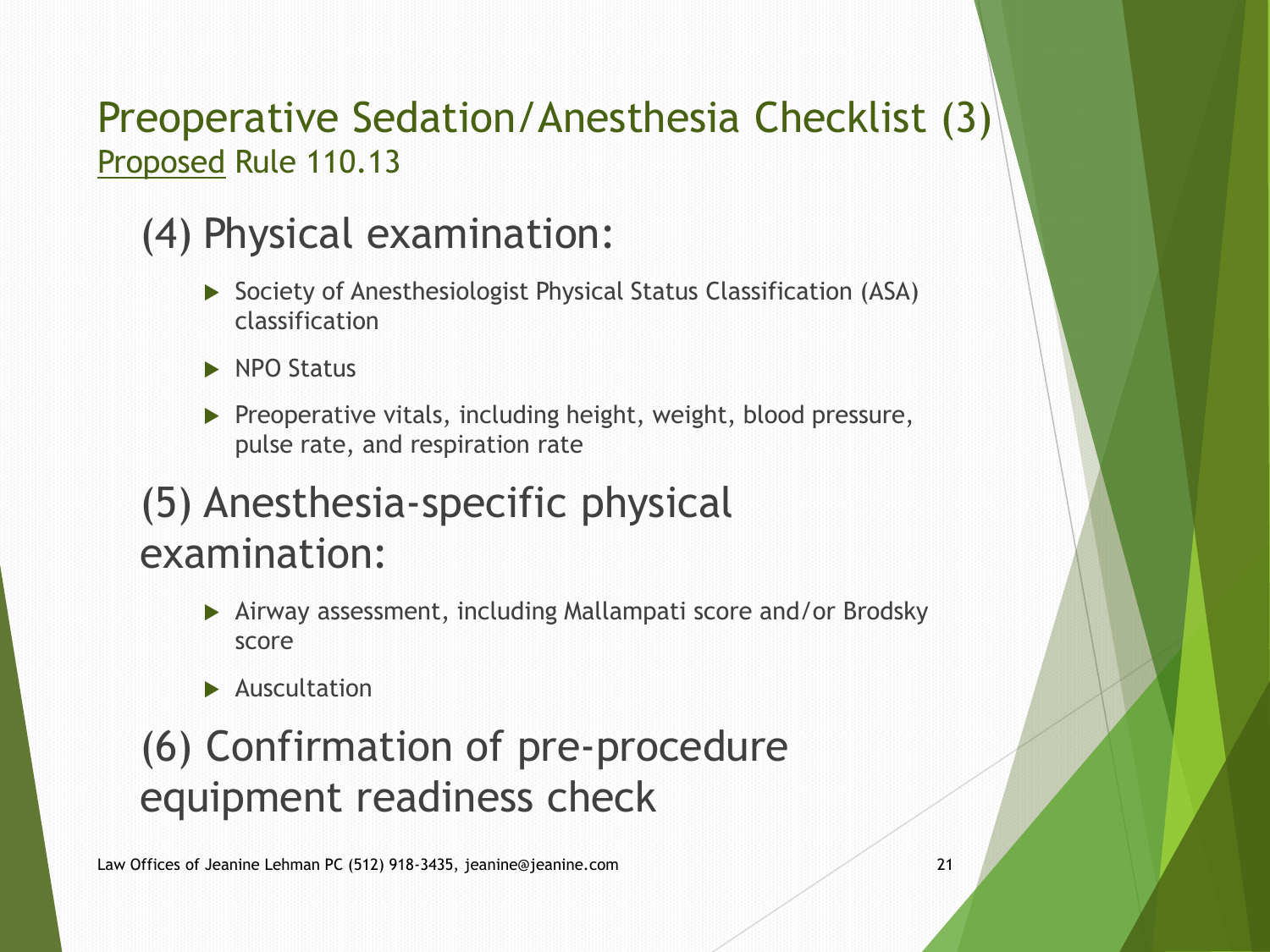Preoperative Sedation/Anesthesia Checklist (4) Proposed Rule 110.13

(7) Confirmation of pre-procedure treatment review (correct patient and procedure)

(8) Special preoperative considerations for pediatric or high-risk patients

(9) Documentation of reason for omission of any item required for inclusion in checklist

**Note: Checklist information may be collected at any time, but dentist must verify information is current and correct prior to administration of sedation/anesthesia.**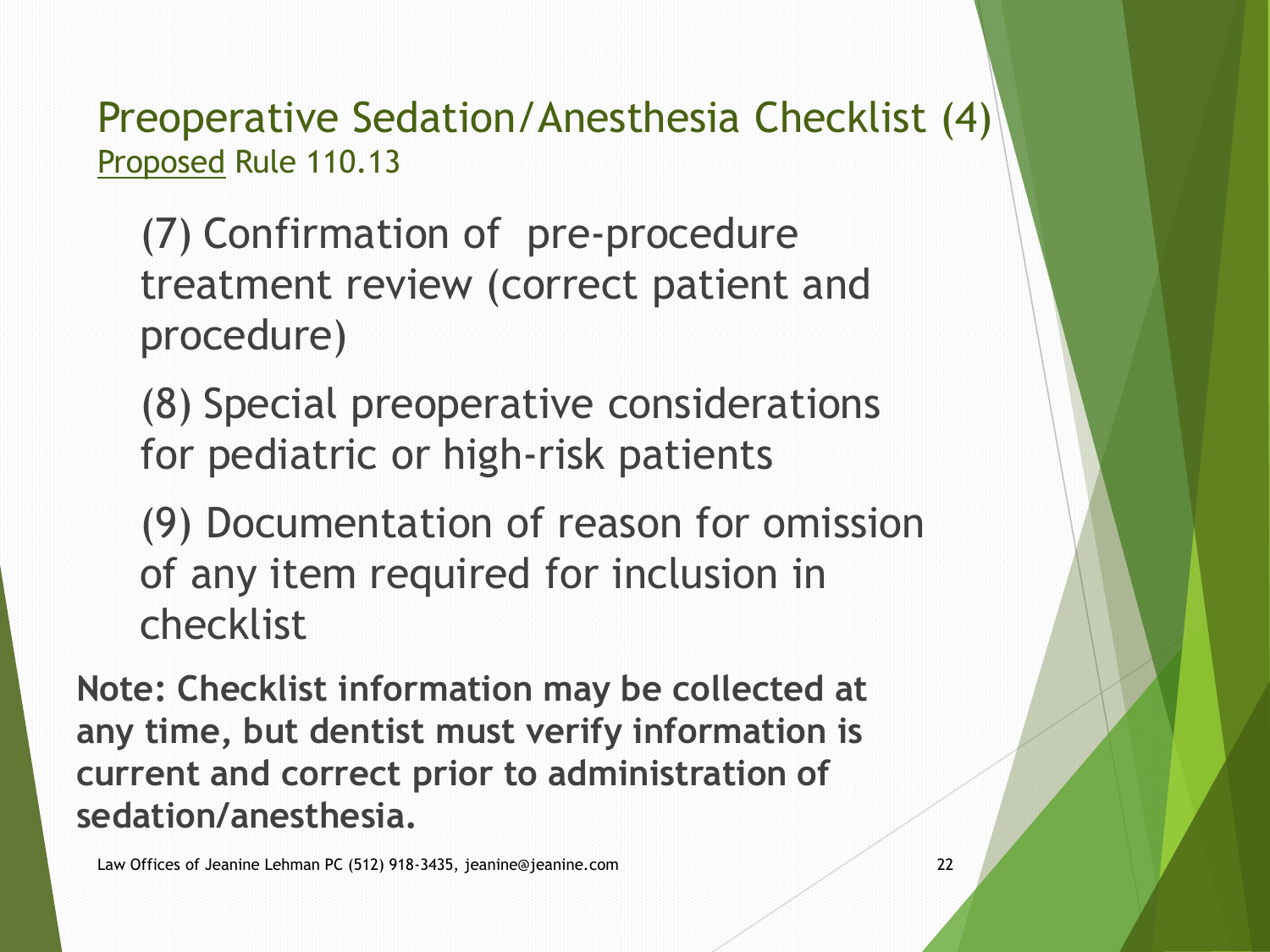Emergency Preparedness Policies & Procedures Proposed Rule 110.14

▶ Applies to all permit holders, including nitrous oxide

▶ Written emergency preparedness policies & procedures with plan for management of medical emergencies in each practice setting sedation/anesthesia administered

▶ Written protocols, policies, procedures, and training specific to equipment and drugs for responding to emergencies, including respiratory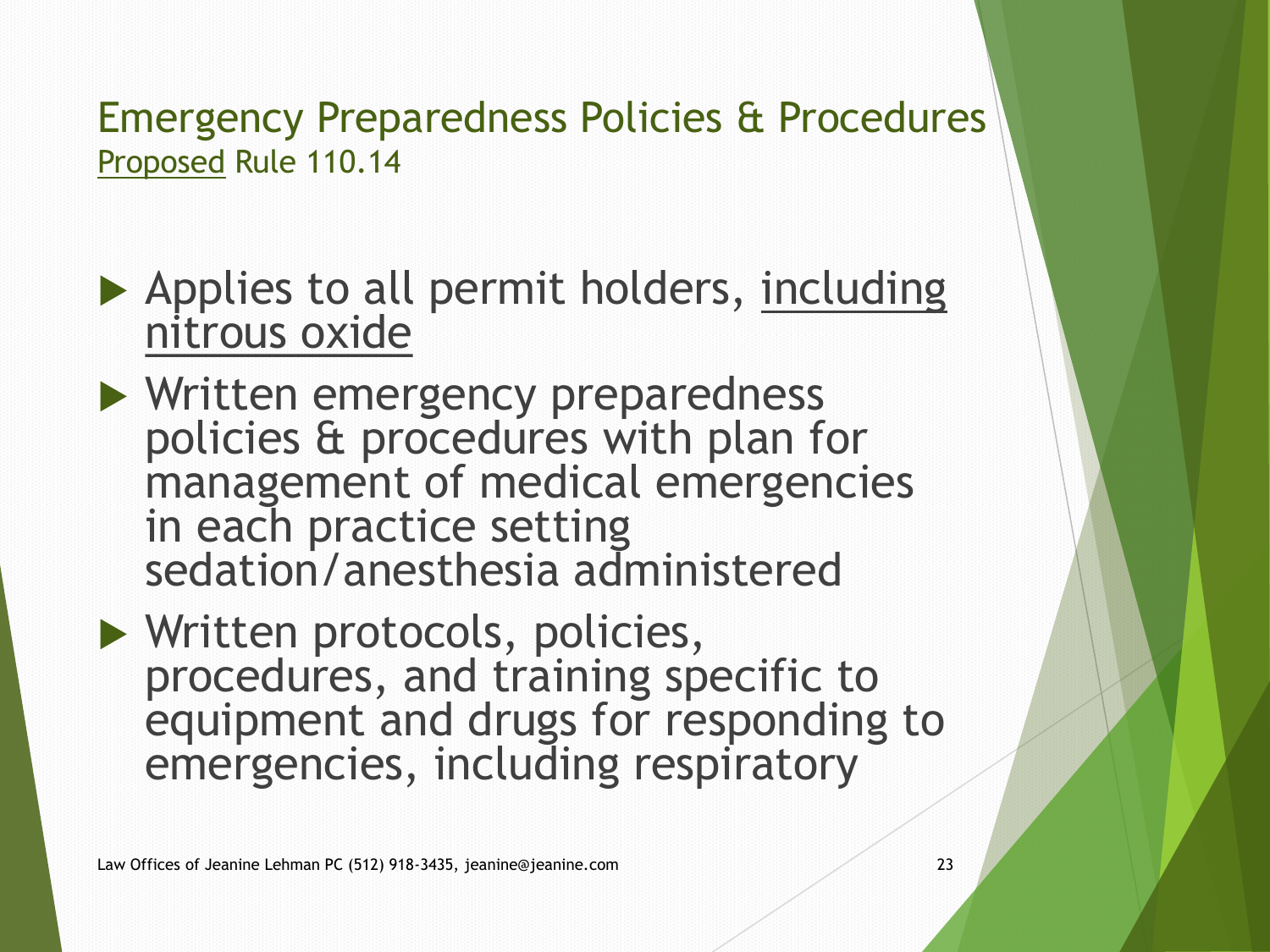Emergency Preparedness Policies & Procedures Proposed Rule 110.14 (2)

#### Include, at a minimum:

- ▶ Specific protocols for response to a sedation/anesthesia emergency, including advanced airway management techniques
- $\triangleright$  Staff training log, showing training in emergency prevention, recognition, and response on at least an annual basis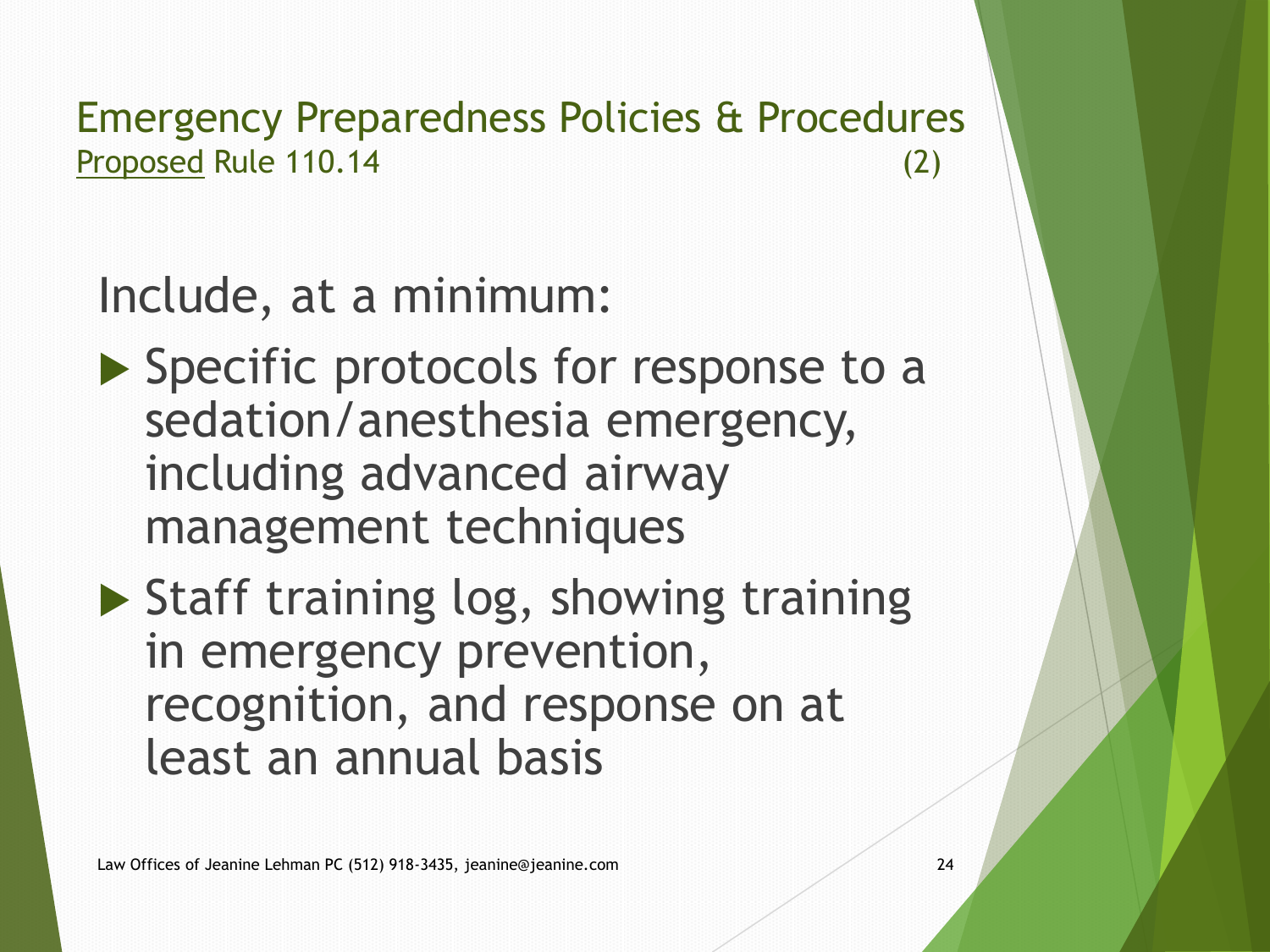Emergency Preparedness Policies & Procedures Proposed Rule 110.14 (3)

Include, at a minimum (cont):

- ▶ Emergency drug log documenting annual reviews for assurance of unexpired supply
- Equipment readiness log indicating annual reviews for assurance of function of required equipment
- Individual office staff roles and responsibilities in response to an emergency, including specific to respiratory emergency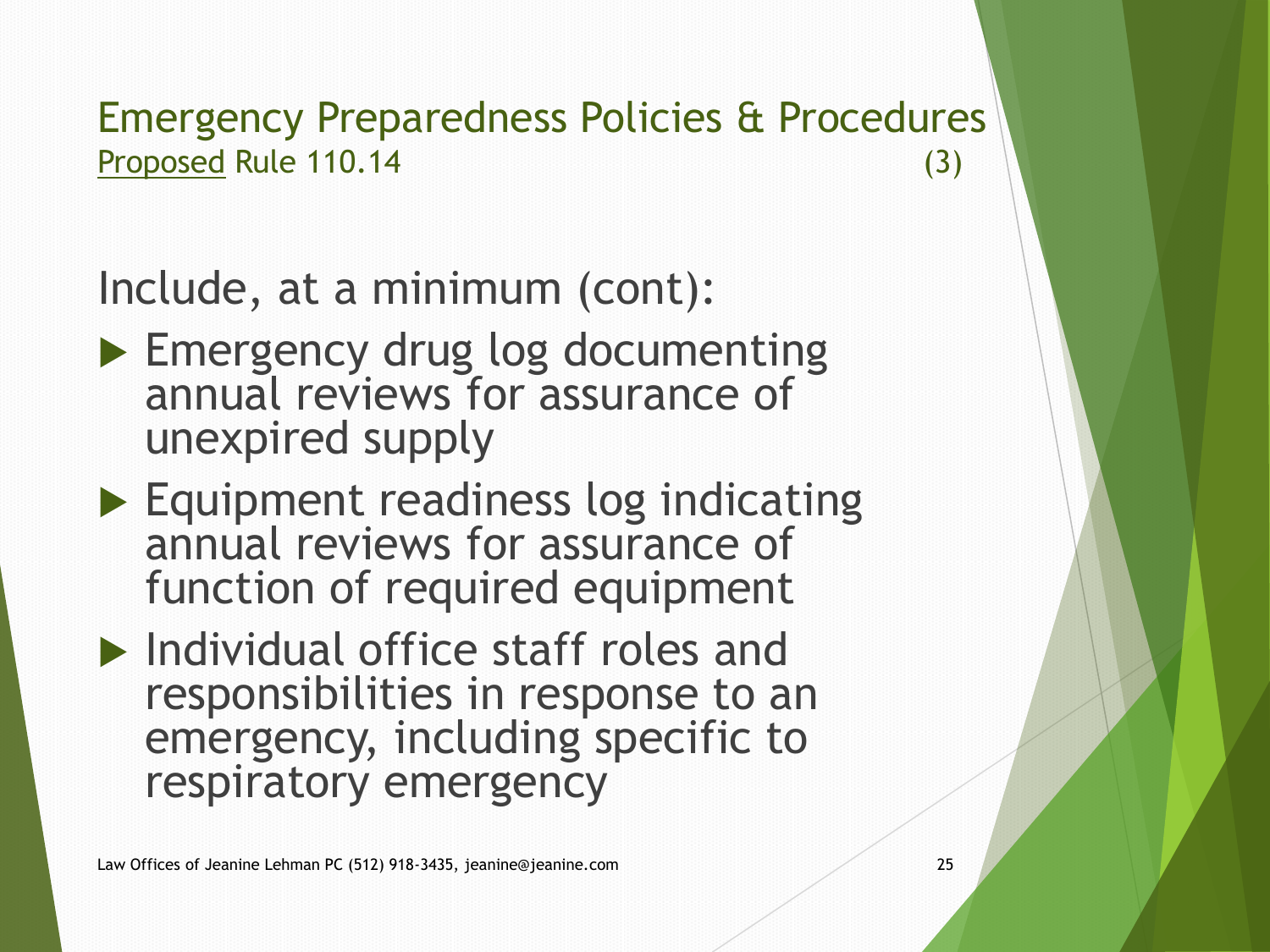Prevention of and Response to Sedation/Anesthesia Emergencies (1) Proposed Rule 110.15

Immediately Available Drugs:

Adequate and unexpired supply of appropriate drugs and anesthetic agents, including but not limited to pharmacologic antagonists and resuscitative drugs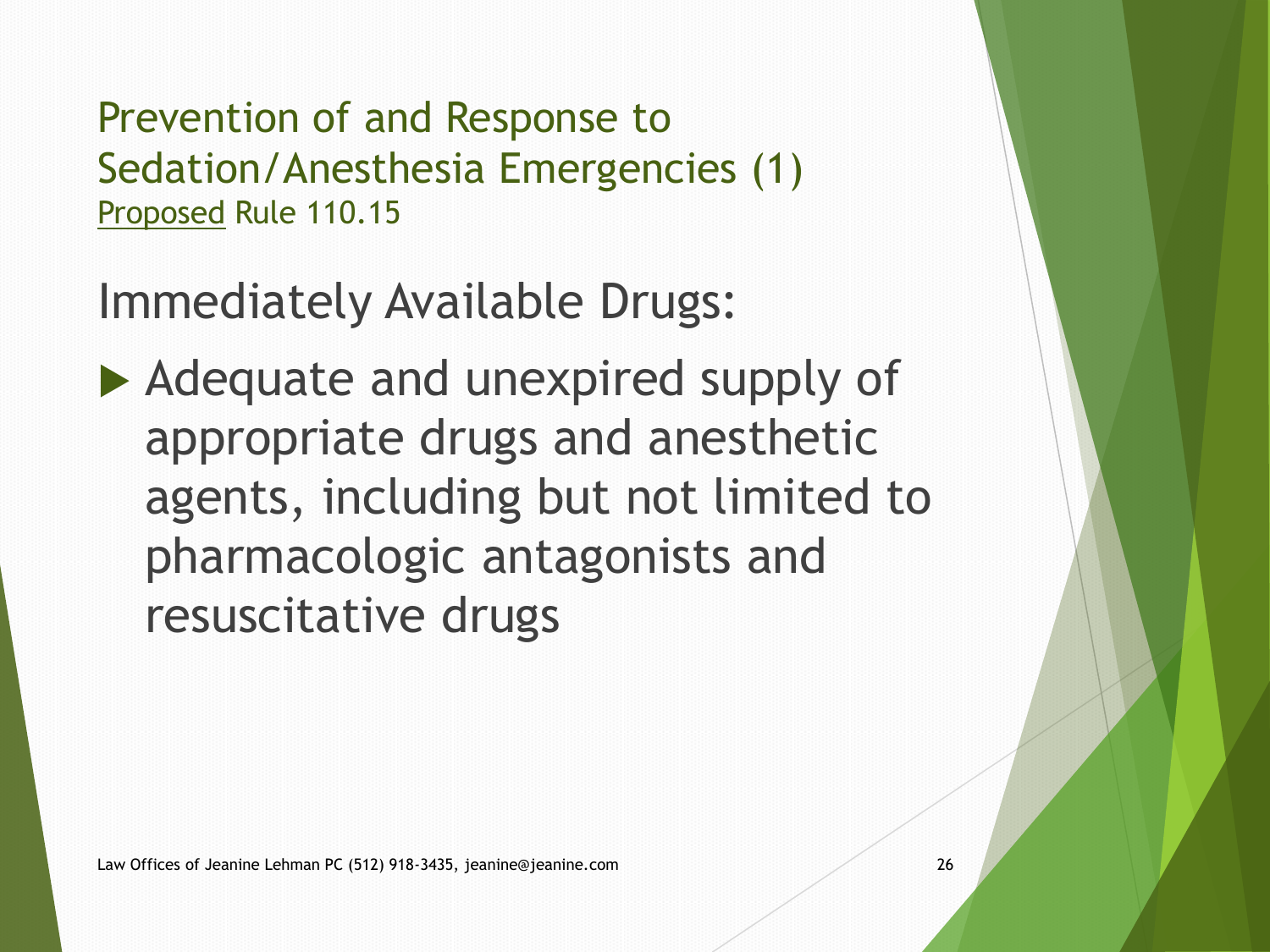Prevention of and Response to Sedation/Anesthesia Emergencies (2) Proposed Rule 110.15

Immediately Available Equipment:

- Automated external defibrillator
- **Positive pressure ventilation** device
- ▶ Supplemental oxygen
- ▶ Stethoscope
- **Pulse oximeter**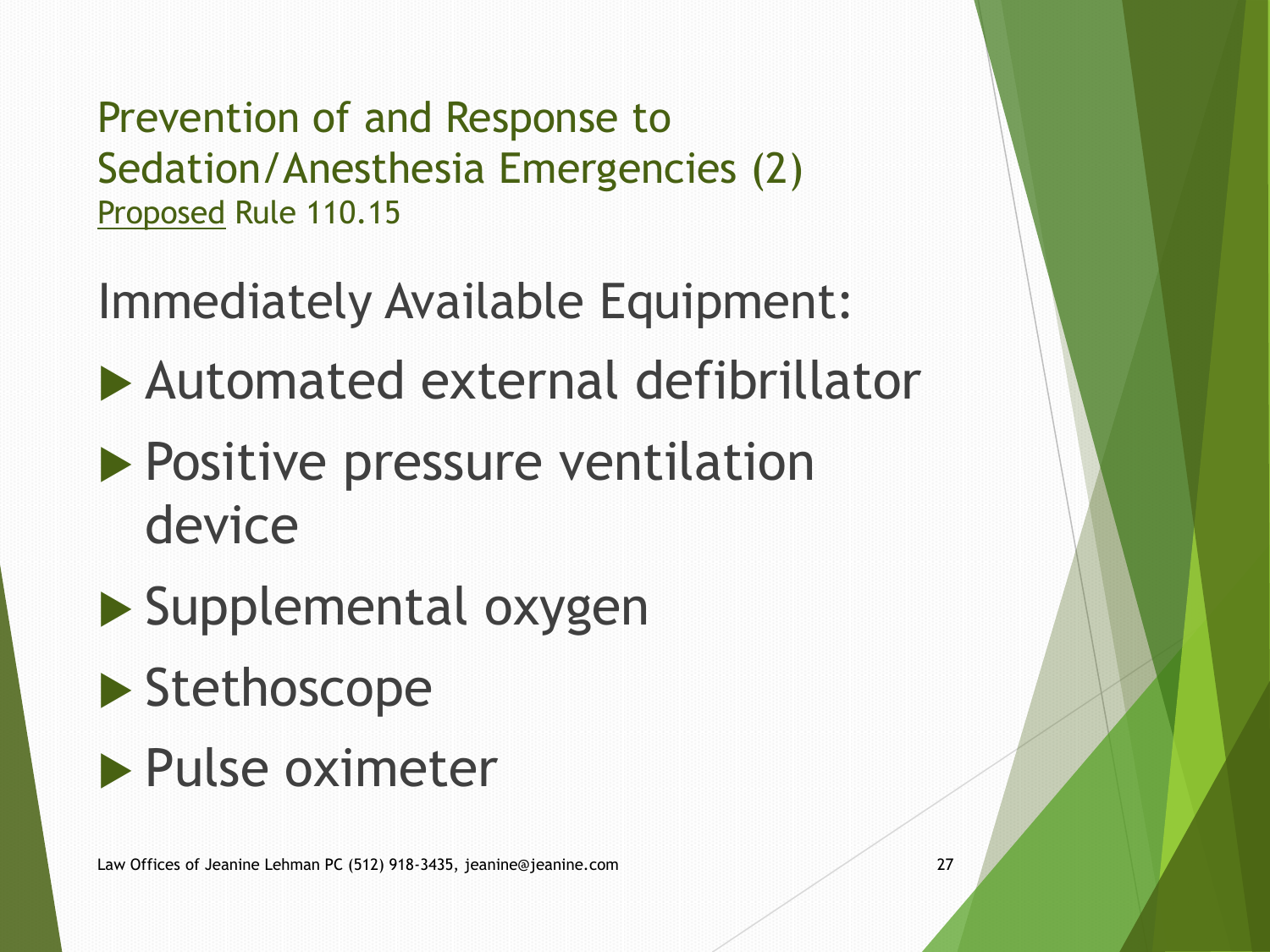Prevention of and Response to Sedation/Anesthesia Emergencies (3) Proposed Rule 110.15

- ▶ Sphygmomanometer or automatic blood pressure monitor
- ▶ Oxygen delivery system with full face mask and connectors for high flow oxygen to patient under positive pressure, with backup system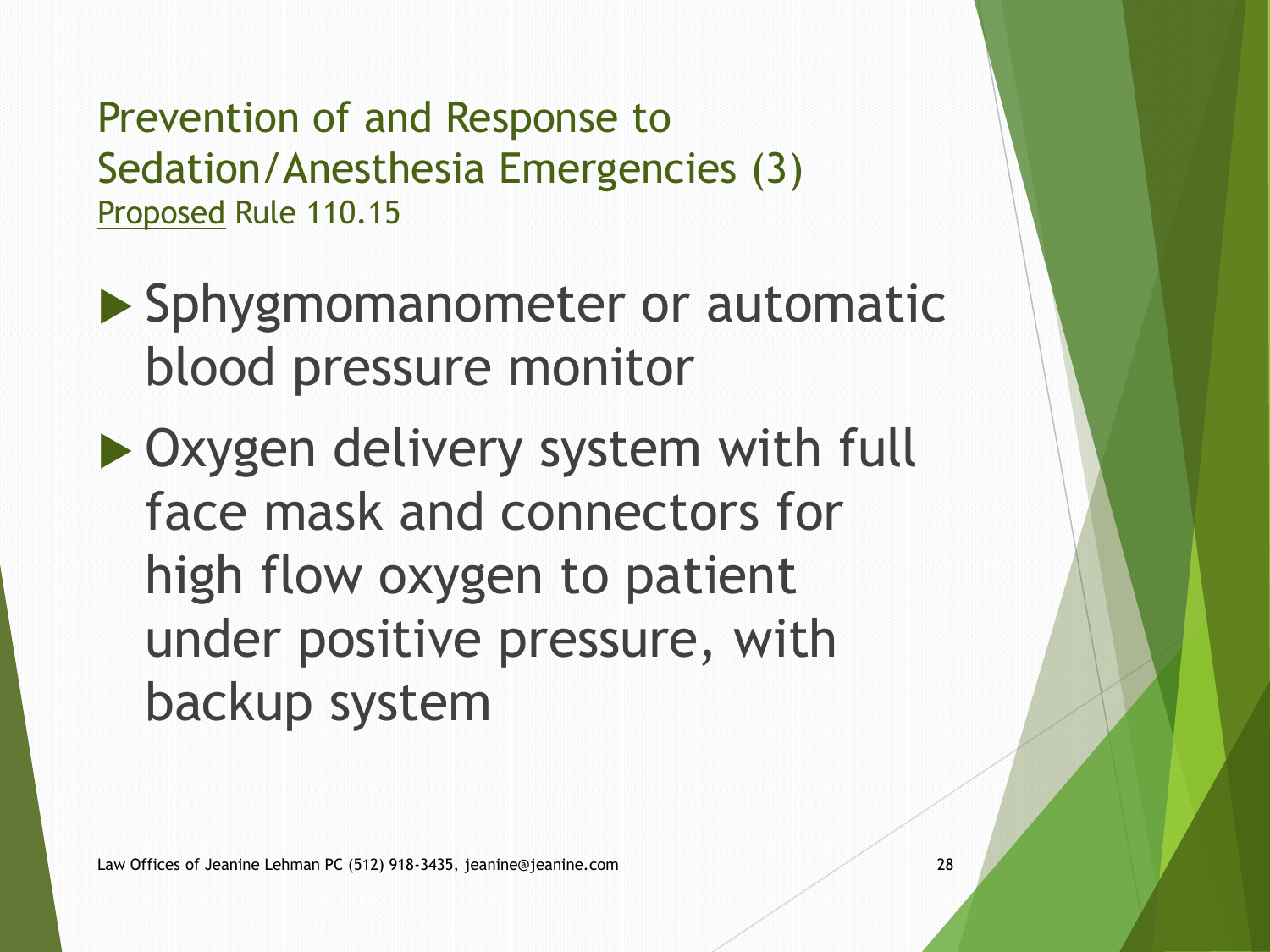Prevention of and Response to Sedation/Anesthesia Emergencies (4) Proposed Rule 110.15

▶ Suction equipment for aspiration of oral and pharyngeal cavities and a backup suction device to use in the event of general power failure

**Lighting system to evaluate** patient's skin and mucosal color, with backup for general power failure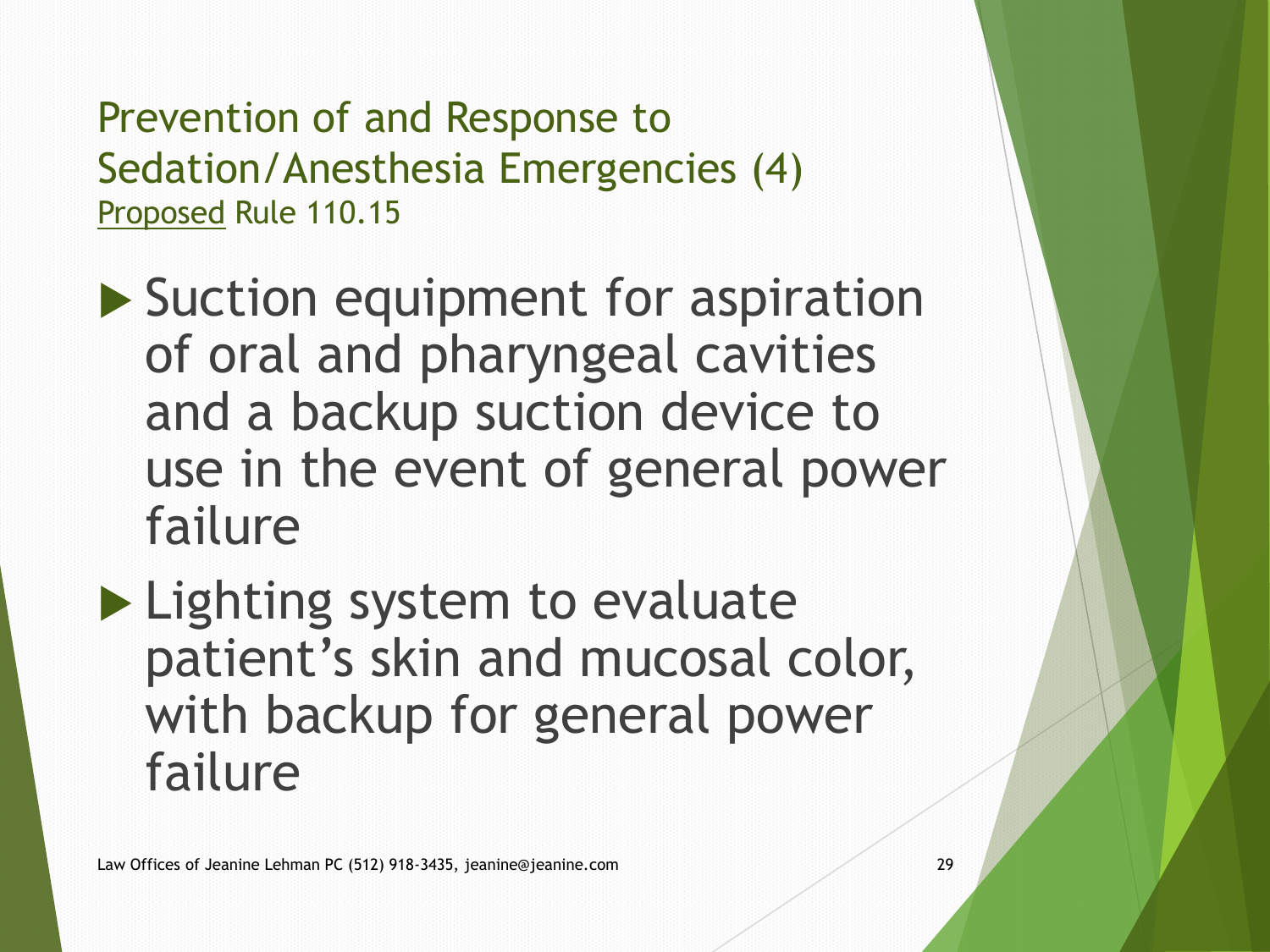Prevention of and Response to Sedation/Anesthesia Emergencies (5) Proposed Rule 110.15

Precordial/pretracheal stethoscope, size-and-shape appropriate advanced airway device, intravenous fluid administration equipment, and/or electrocardiogram, consistent with requirements of rules 110.3 through 110.6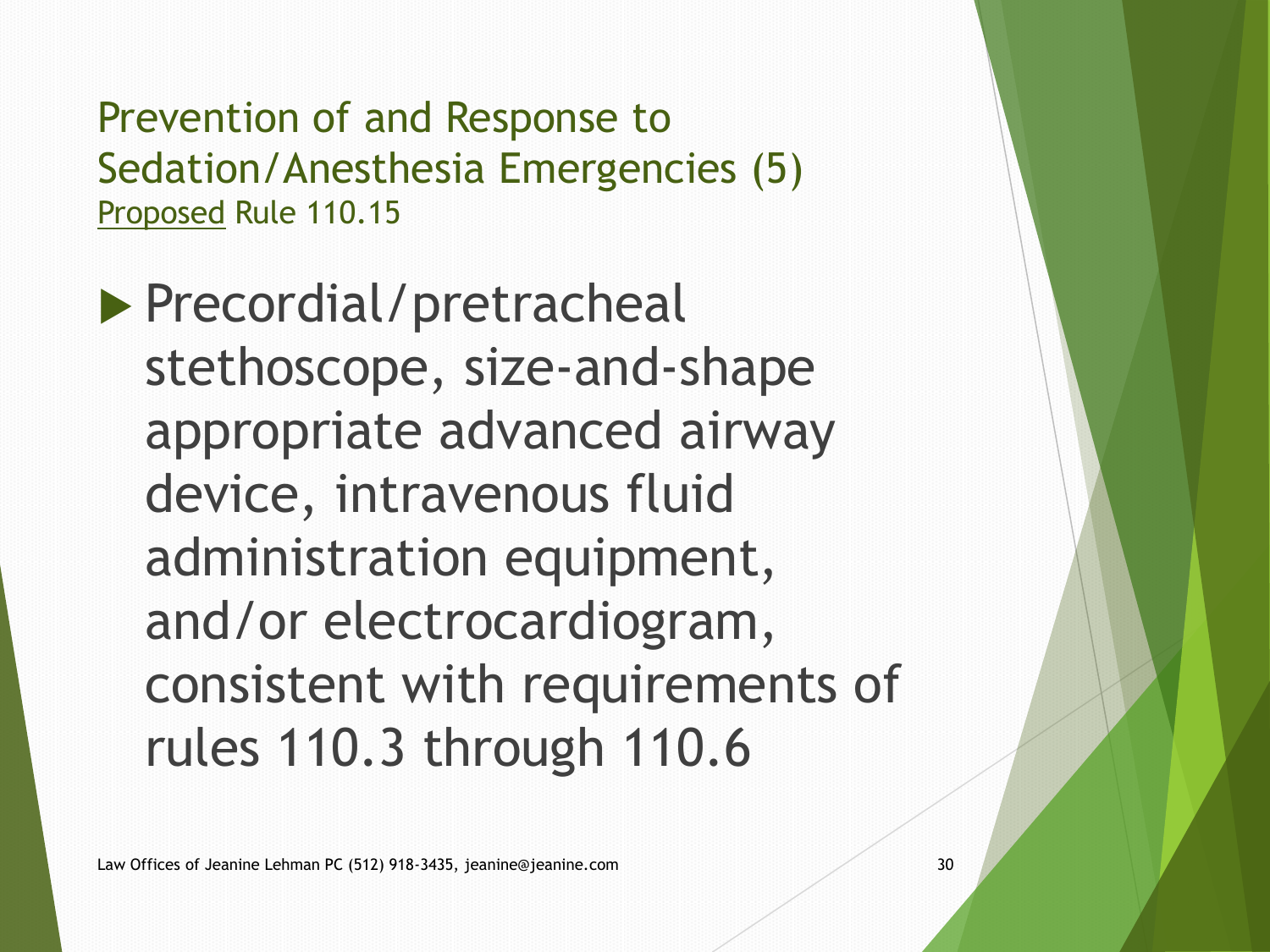Prevention of and Response to Sedation/Anesthesia Emergencies (6) Proposed Rule 110.15

- Dentist administering sedation/ anesthesia for which a Level 4 permit is required must use capnography during sedation/ anesthesia administration
- ▶ At least annual inspection and log
	- Emergency drug supply
	- Equipment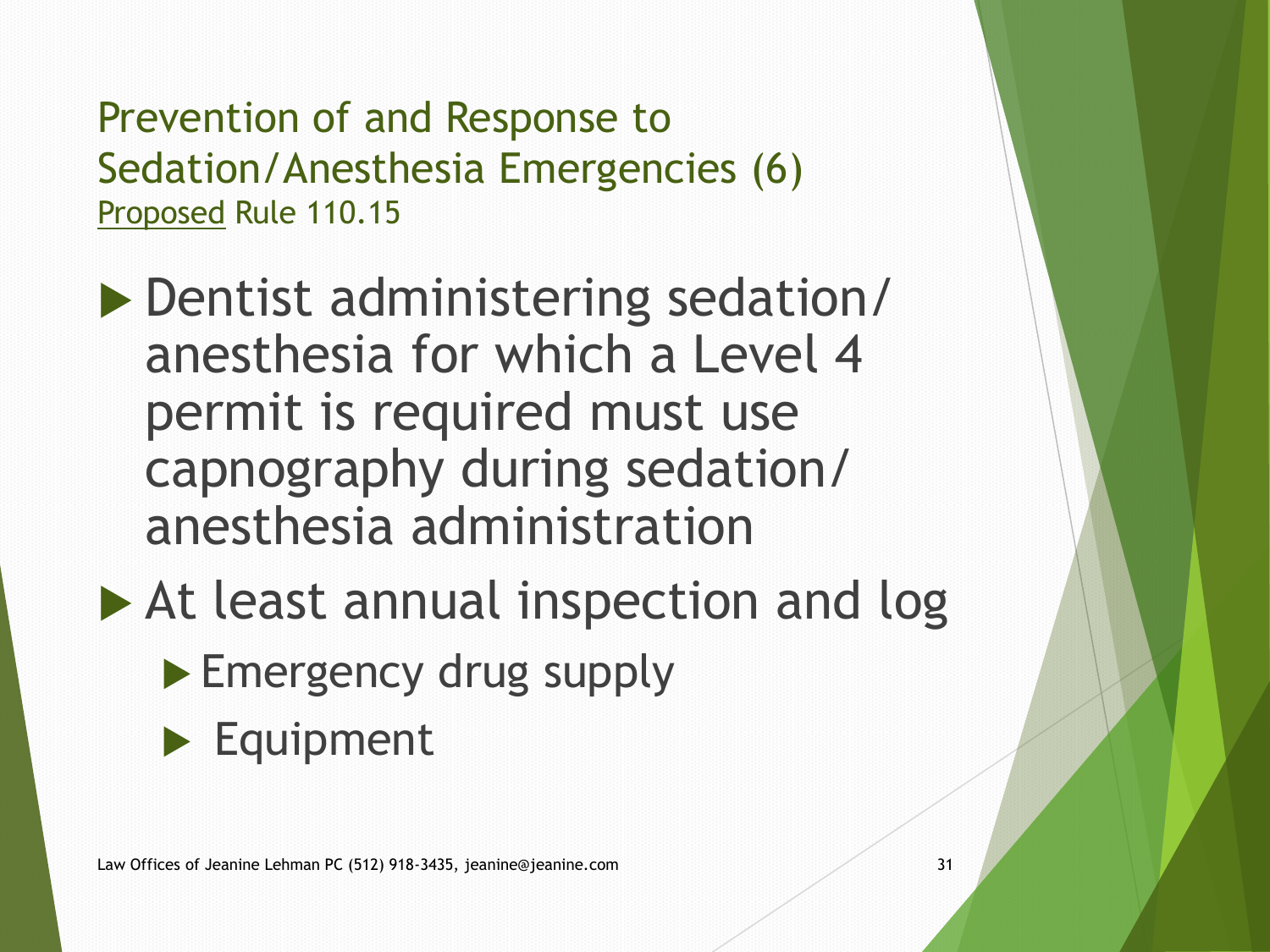## **Compliance**

- $\blacktriangleright$  Rules will probably be immediately effective after vote and publication.
- Prudent to read proposed rules and set up systems for compliance with proposals, and update as final rules are adopted.
- Rules are minimum standards. Additional safeguards can be used.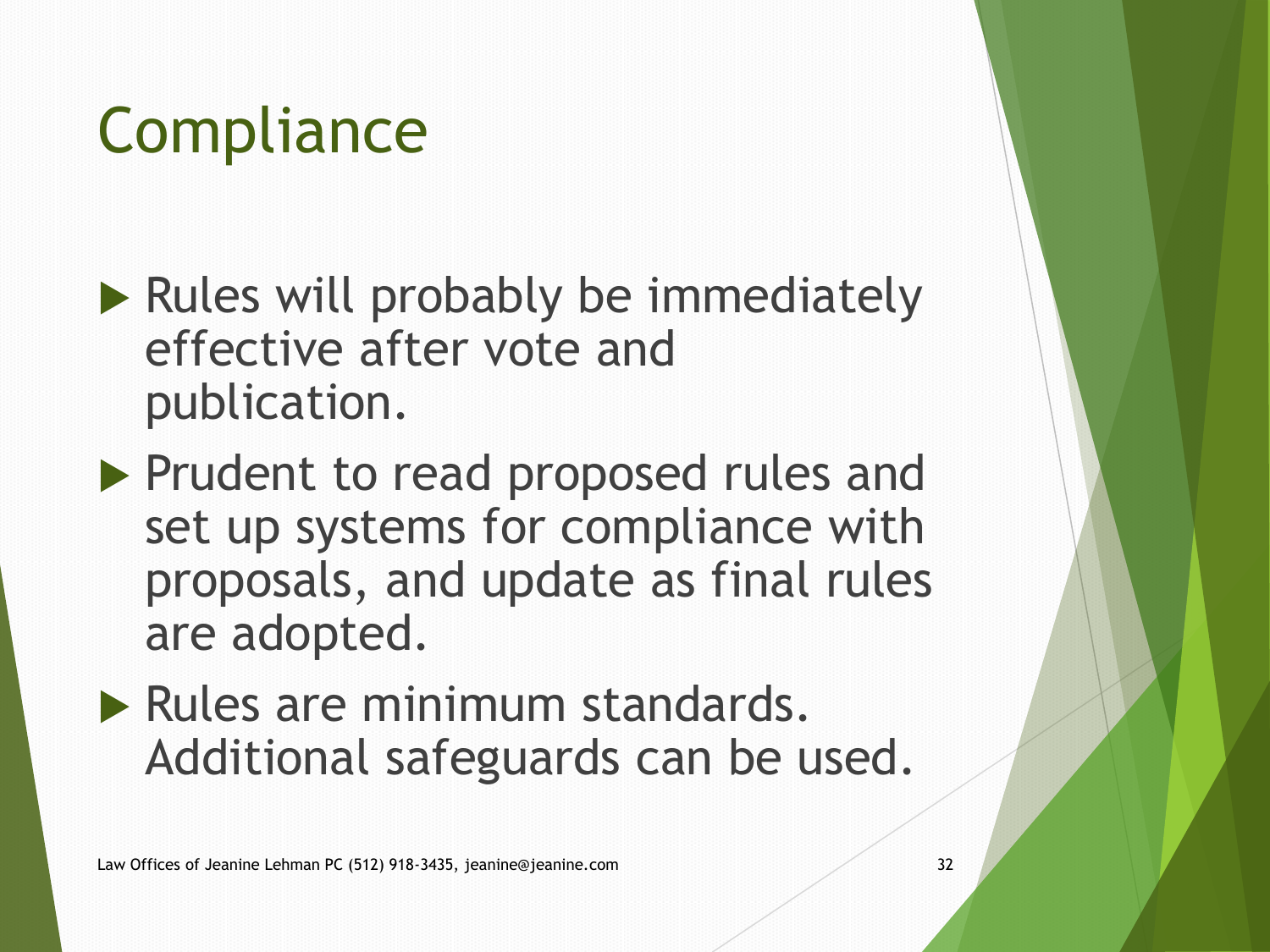### Reporting Death/Hospitalization Consequence of Dental Services

- ▶ Death report to Dental Board within 72 hours
- ▶ Hospitalization report to Dental Board within 30 days

From when dentist becomes aware or should have reasonably become aware TSBDE Rule 108.6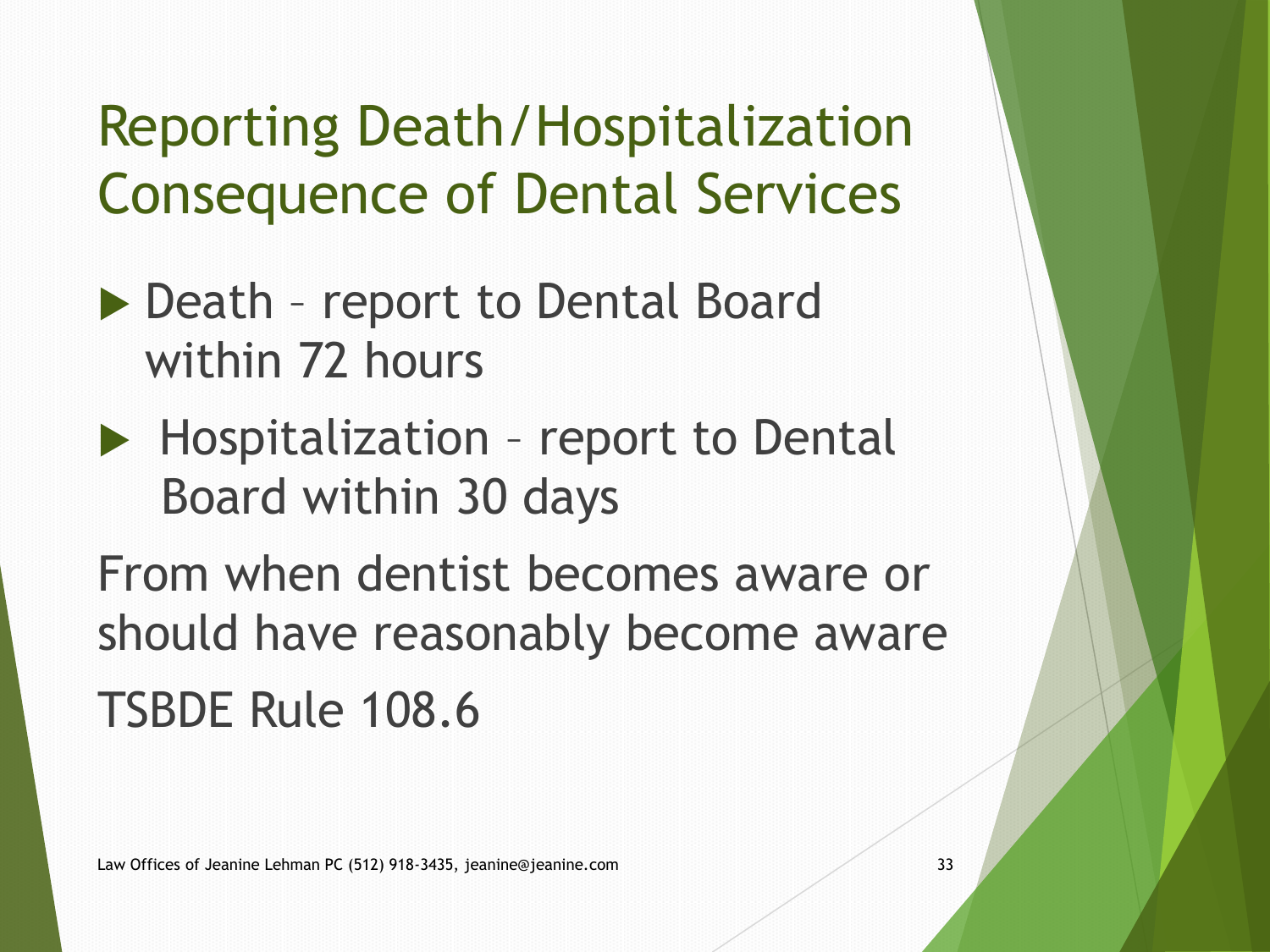Opioid Epidemic

Opioid-involved overdose deaths, including prescription opioids and illicit opioids, have more than quadrupled since 1999. The opioid overdose epidemic killed over 33,000 Americans in 2015.

CDC Annual Surveillance Report of Drug-Related Risks and Outcomes – 2017

Law Offices of Jeanine Lehman PC (512) 918-3435, jeanine@jeanine.com 34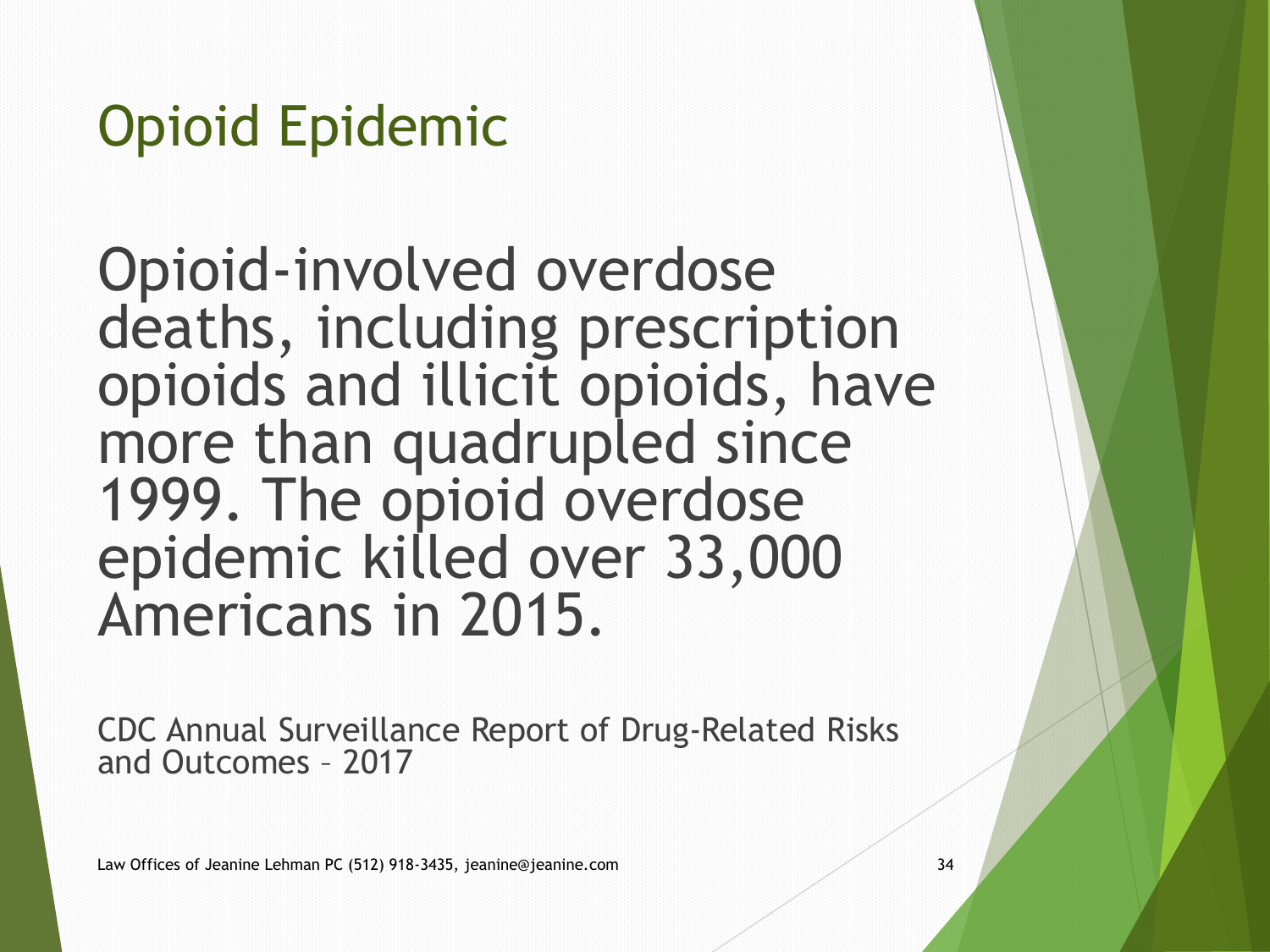### Opioid Epidemic (2)

Prescription Monitoring Program Database: 9/1/2019 onward, Dentists and other Prescribers must check database for patient before prescribing or dispensing:

**Department** 

- $\blacktriangleright$  Benzodiazepines
- $\blacktriangleright$  Barbiturates
- ▶ Carisoprodol

Concern: "Doctor Shopping"

2017 Texas Pharmacy Board Sunset Bill – HB 2561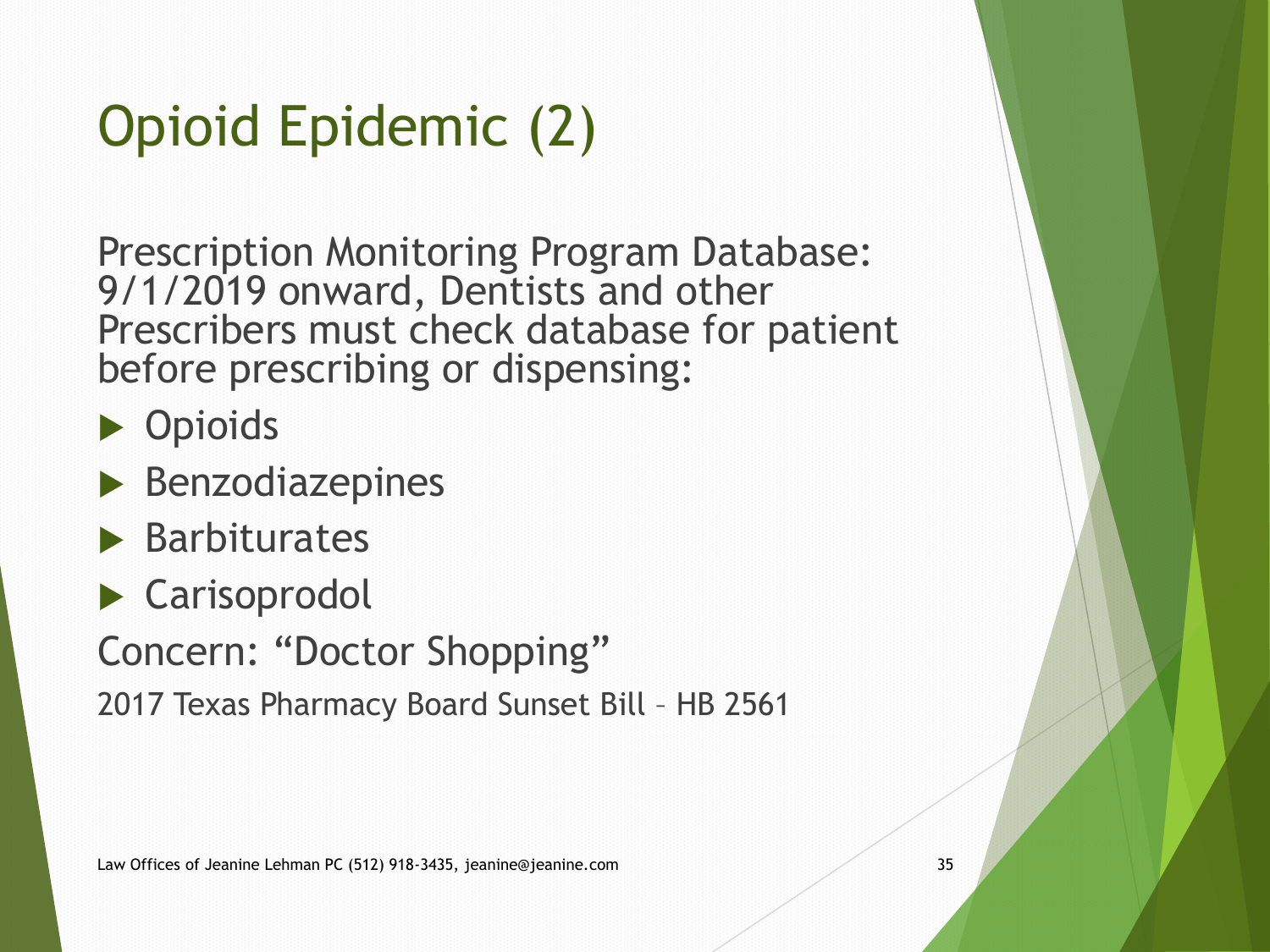### Opioid Epidemic (3)

Opioid Antagonists Prescribed with Opioids – Texas Legislature

2015: Texas Health and Safety Code Sec. 483.101 – expands ability to prescribe, possess and administer opioid antagonists

2017: SB 584 instructs Texas Medical Board to adopt guidelines for prescribing opioid antagonists with opioids – by Senator West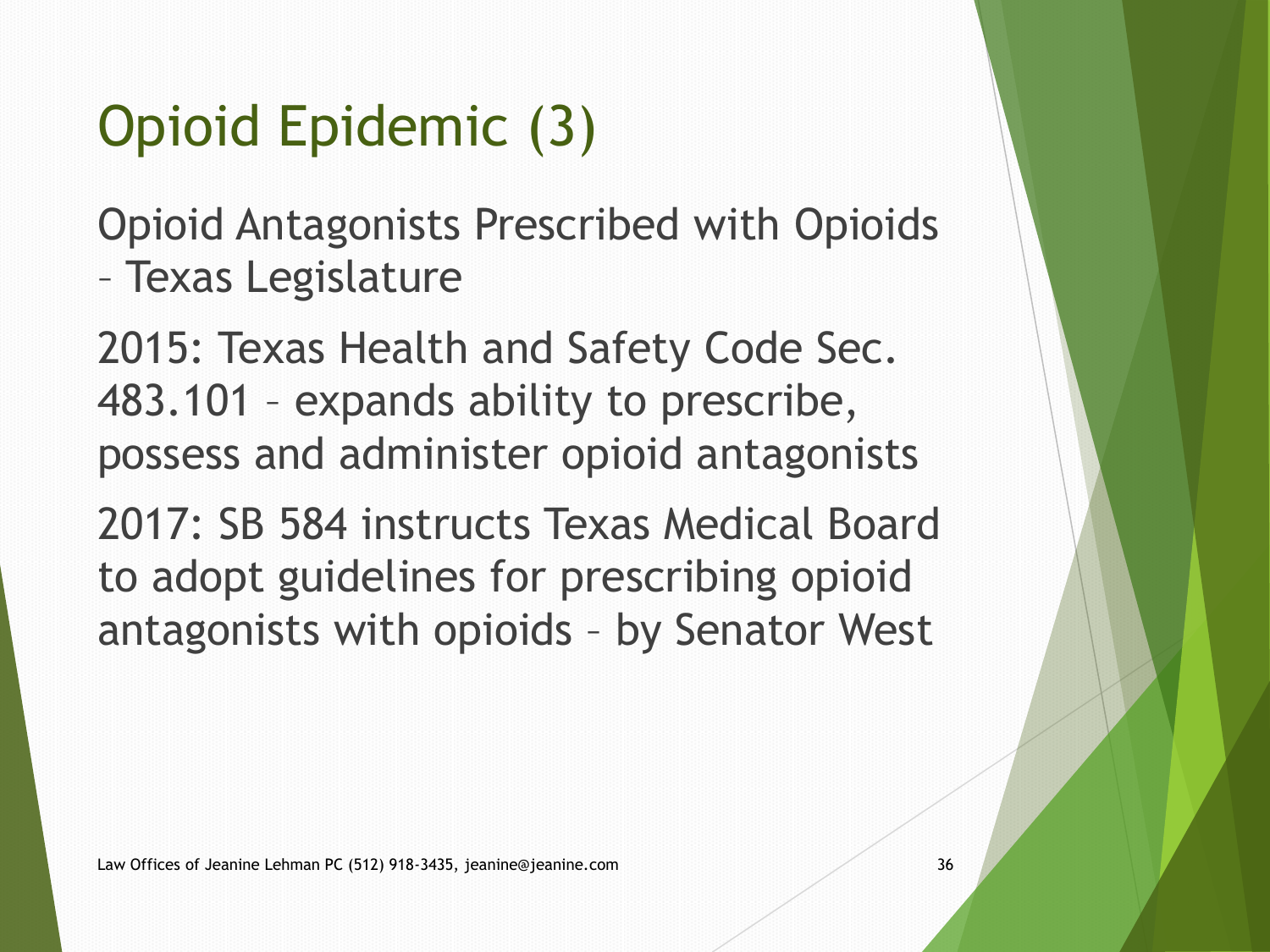#### Bonus – If Time Sunset Law – Senate Bill 313

 $\triangleright$  Board reauthorized for 12 years

- ▶ Board Size Reduced from 15 to 11 members 6 dentists, 3 hygienists, 2 public members (rejected initial Sunset Report to have dentist minority)
- ▶ Dental Review Committee 9 governor appointed members (6 dentists, 2 hygienists, 1 RDA) to serve at Informal Settlement Conferences
- ▶ RDAs Registration dropped for Pit & Fissure Sealants and Coronal Polishing. Board has voted to require education to provide those services. One registration still required to:
	- $\blacktriangleright$  Make X-rays
	- **Monitor Nitrous Oxide**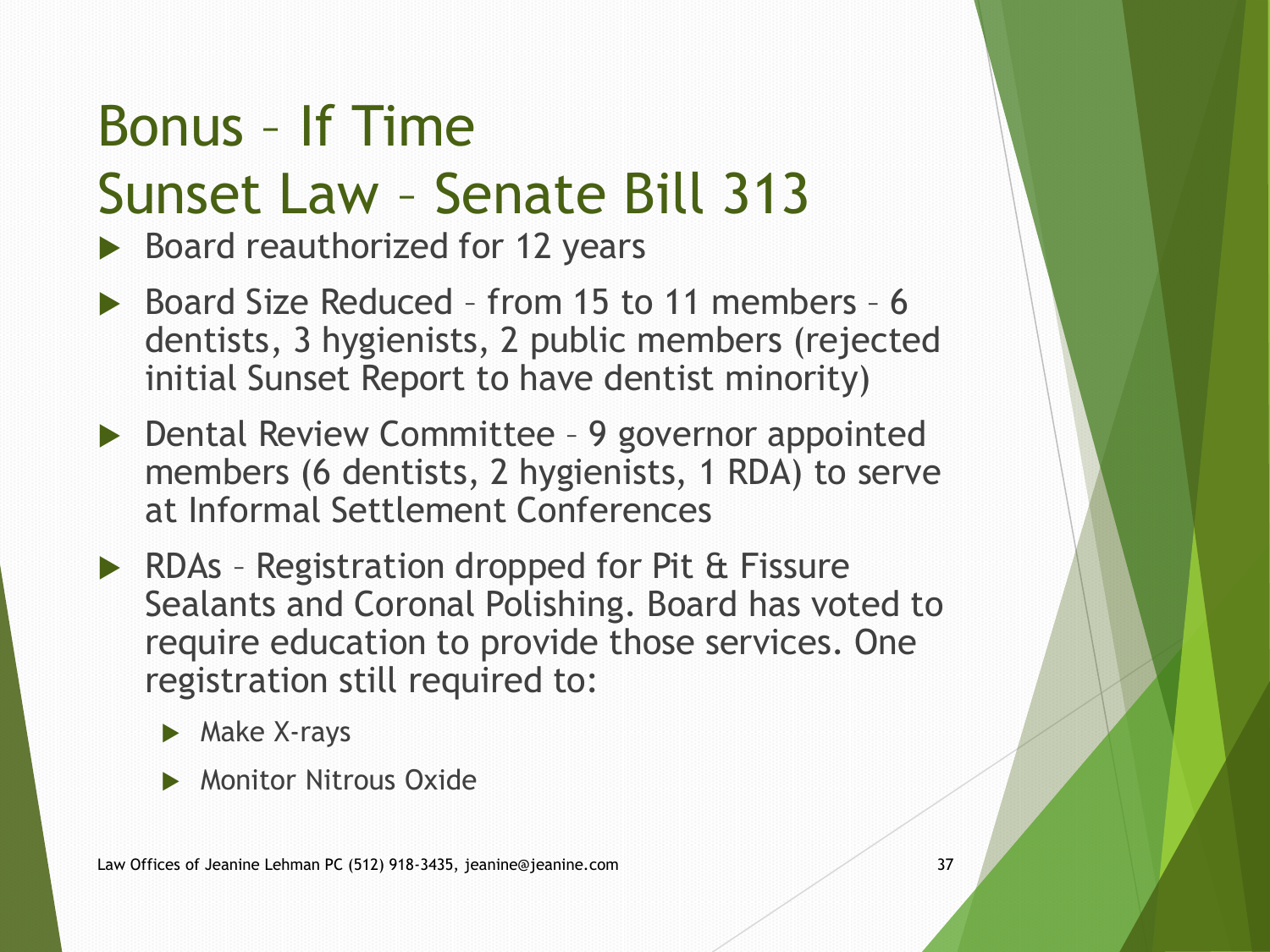### Sunset Law – Senate Bill 313

- ▶ Complaints "Anonymous Complaints" no longer accepted
- ▶ Data Bank National Practitioner Data Bank reports need to be reviewed
- ▶ Records Custodian Board may adopt rules for appointing records custodian of dentist's billing and patient records
- ▶ Mental or Physical Exam On probable cause, Board may require license holder to submit to such exam